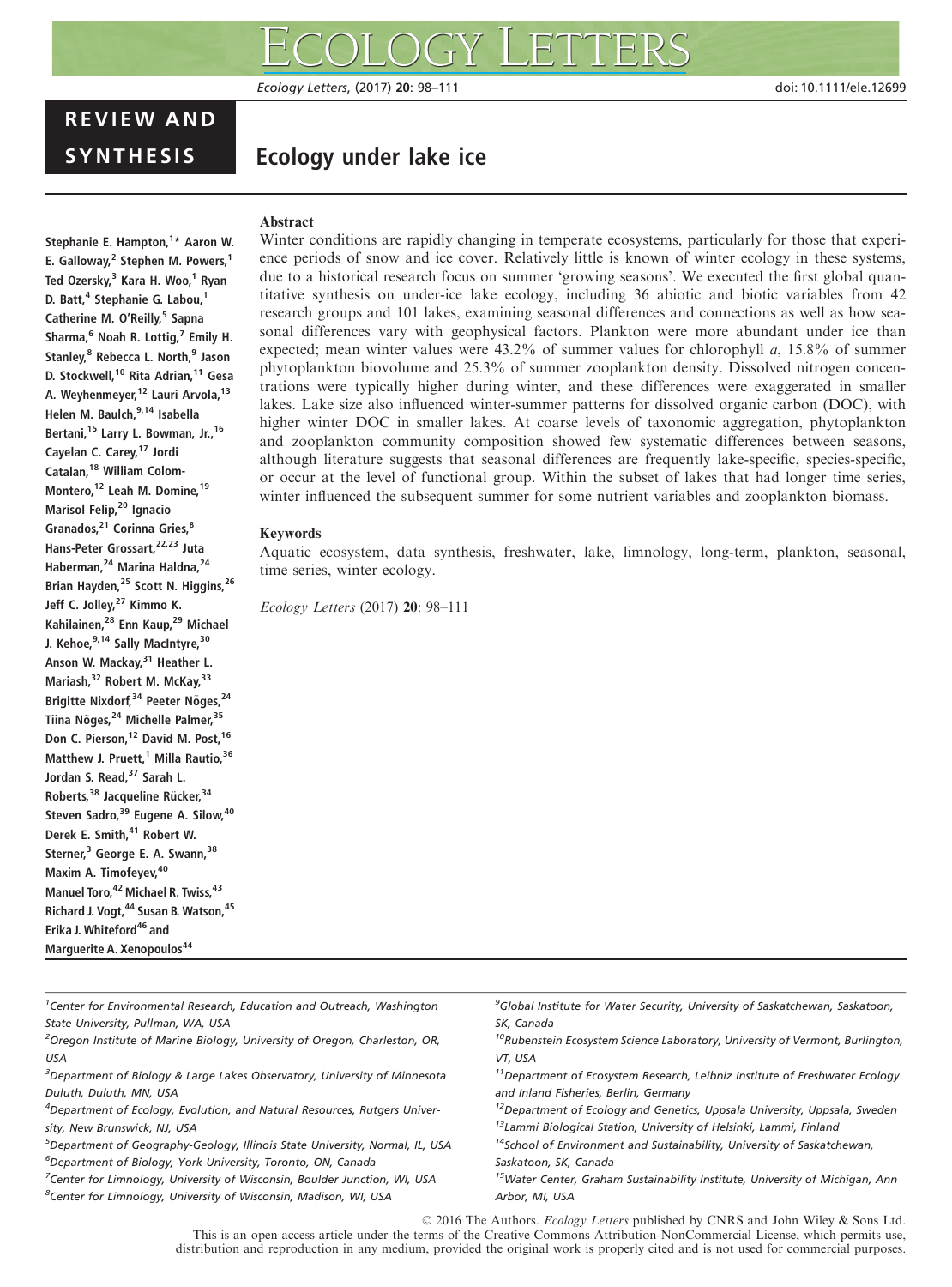# INTRODUCTION

Reduced ice cover on lakes and rivers worldwide (Magnuson et al. 2000; Benson et al. 2012) highlights an urgent need for research focused on under-ice ecosystem dynamics and their contributions to whole-ecosystem processes. Recently a global synthesis of summer lake temperature trends in lakes (O'Reilly et al. 2015) revealed that winter ice cover is a major force in determining the characteristics of summer warming trends, demonstrating the cascading effects between seasons. Crossseasonal cascades can involve both abiotic and biotic variables, such as when winter ice characteristics influence spring and summer algal growth (e.g. Gerten & Adrian 2000; Straile 2002; Adrian et al. 2006; Blenckner et al. 2007). Consequently, in water bodies that freeze, the timing and physical characteristics of ice cover are likely to drive some of the most important biological changes for lakes overall (Moore et al. 2009; Salonen et al. 2009; Benson et al. 2012).

Marine research is ahead of freshwater research in studies of under-ice ecology, providing compelling evidence that winter conditions and changes in ice phenology play an important role in sea-ice system dynamics (Arrigo & Thomas 2004; Arrigo et al. 2008; Meier et al. 2014). The presence of ice in marine systems drives primary productivity that is critical for food webs (Lizotte 2001; Grebmeier 2012); for example ice-associated algae in the Antarctic contribute 25–30% of total annual productivity for the region (Arrigo & Thomas 2004). But for lakes, there is very little information about the physics, geochemistry and biology under ice, and this knowledge gap severely limits our ability to predict how changes in winter conditions will affect the ecology and productivity of inland waters. A recent study reported that only 2% of peer-reviewed freshwater literature has included under-ice lake processes (Hampton et al. 2015). The paucity of under-ice research in freshwater systems is especially surprising when one considers that half of the world's lakes periodically freeze, i.e. slightly more than 50 million lakes (Verpoorter et al. 2014). Also, the majority of lakes in the world are located between 60° and 66° N where annual ice cover duration currently averages more than 150 days (Weyhenmeyer et al. 2011).

The initial and highly influential model of the plankton ecology group (the PEG model; Sommer et al. 1986) hypothesised that winter in ice-covered lakes is a time of limited, if any, activity by primary or secondary producers. The widespread use of the term 'growing season' to describe summer months in temperate lakes reflects the prevailing viewpoint of winter as an inactive period. In general, freshwater scientists have assumed that overall biological activity under lake ice is inconsequential or that under-ice primary producers resort to heterotrophy or dormancy, as has been observed in some studies (e.g. McKnight et al. 2000; Leppäranta 2015), particularly for high-latitude systems with heavy snow coverage. While the PEG model has since been revised (Sommer *et al.* 2012) with a call for additional winter work, areas of uncertainty range from the identity and activity of plankton to ecosystem-level processes such as whole-lake metabolism and greenhouse gas emissions. The lake studies that have included under-ice work strongly suggest that winter food webs and physical processes are both active and complex, but with few patterns that are readily generalisable (reviewed in Salonen et al. 2009; Bertilsson et al. 2013; Bruesewitz et al. 2015; Hampton et al. 2015).

Prior work indicates that winter under-ice conditions can be very similar to, or very different from, the ice-free summer conditions. Depending upon snow characteristics, ice can allow for up to 95% of photosynthetically active radiation transmission (Bolsenga & Vanderploeg 1992), fuelling winter

| <sup>16</sup> Department of Ecology and Evolutionary Biology, Yale University, New Haven, | <sup>32</sup> National Wildlife Research Centre, Science and Technology Division, Envi-   |
|-------------------------------------------------------------------------------------------|-------------------------------------------------------------------------------------------|
| CT. USA                                                                                   | ronment and Climate Change Canada, Ottawa, ON, Canada                                     |
| <sup>17</sup> Department of Biological Sciences, Virginia Tech, Blacksburg, VA, USA       | <sup>33</sup> Department of Biological Sciences, Bowling Green State University, Bowling  |
| <sup>18</sup> CREAF, Consejo Superior de Investigaciones Científicas, Cerdanyola, Spain   | Green, OH, USA                                                                            |
| <sup>19</sup> Department of Biology, University of St. Thomas, St. Paul MN, USA           | <sup>34</sup> Department of Freshwater Conservation, Brandenburg University of Tech-      |
| <sup>20</sup> Department of Ecology, Universitat de Barcelona, Barcelona, Spain           | nology Cottbus - Senftenberg, Bad Saarow, Germany                                         |
| <sup>21</sup> Centre for Research, Monitoring and Evaluation, Sierra de Guadarrama        | <sup>35</sup> Environmental Monitoring and Reporting Branch, Ontario Ministry of the      |
| National Park, Rascafría, Spain                                                           | Environment and Climate Change, Toronto, ON, Canada                                       |
| <sup>22</sup> Department of Experimental Limnology, Leibniz Institute of Freshwater       | <sup>36</sup> Department of Fundamental Sciences, Université du Québec à Chicoutimi,      |
| Ecology and Inland Fisheries, Stechlin, Germany                                           | Chicoutimi, QC, Canada                                                                    |
| <sup>23</sup> Institute for Biochemistry and Biology, Potsdam University, Potsdam,        | <sup>37</sup> Office of Water Information, U.S. Geological Survey, Middleton, WI, USA     |
| Germany                                                                                   | <sup>38</sup> School of Geography, University of Nottingham, Nottingham, UK               |
| <sup>24</sup> Centre for Limnology, Estonian University of Life Sciences, Tartu, Estonia  | <sup>39</sup> Department of Environmental Science and Policy, University of California    |
| <sup>25</sup> Department of Biology, University of New Brunswick, Fredericton, NB,        | Davis, Davis, CA, USA                                                                     |
| Canada                                                                                    | <sup>40</sup> Institute of Biology, Irkutsk State University, Irkutsk, Russian Federation |
| <sup>26</sup> IISD Experimental Lakes Area, Winnipeg, MB, Canada                          | <sup>41</sup> Department of Biostatistics and Informatics, Colorado School of Public      |
| <sup>27</sup> Columbia River Fisheries Program Office, U.S. Fish & Wildlife Service,      | Health, Aurora, CO, USA                                                                   |
| Vancouver, WA, USA                                                                        | <sup>42</sup> Department of Aquatic Environment, Centre for Hydrographic Studies          |
| <sup>28</sup> Department of Environmental Sciences, University of Helsinki, Helsinki,     | CEDEX, Madrid, Spain                                                                      |
| Finland                                                                                   | <sup>43</sup> Department of Biology, Clarkson University, Potsdam, NY, USA                |
| <sup>29</sup> Institute of Geology, Department of Isotope Paleoclimatology, Tallinn       | <sup>44</sup> Department of Biology, Trent University, Peterborough, ON, Canada           |
| University of Technology, Tallinn, Estonia                                                | <sup>45</sup> Canada Centre for Inland Waters, Environment and Climate Change             |
| <sup>30</sup> Department of Ecology, Evolution and Marine Biology, University of          | Canada, Burlington, ON, Canada                                                            |
| California Santa Barbara, Santa Barbara, CA, USA                                          | <sup>46</sup> Department of Geography, Loughborough University, Loughborough, UK          |
| <sup>31</sup> Department of Geography, University College London, London, UK              | *Correspondence: E-mail: s.hampton@wsu.edu                                                |
|                                                                                           |                                                                                           |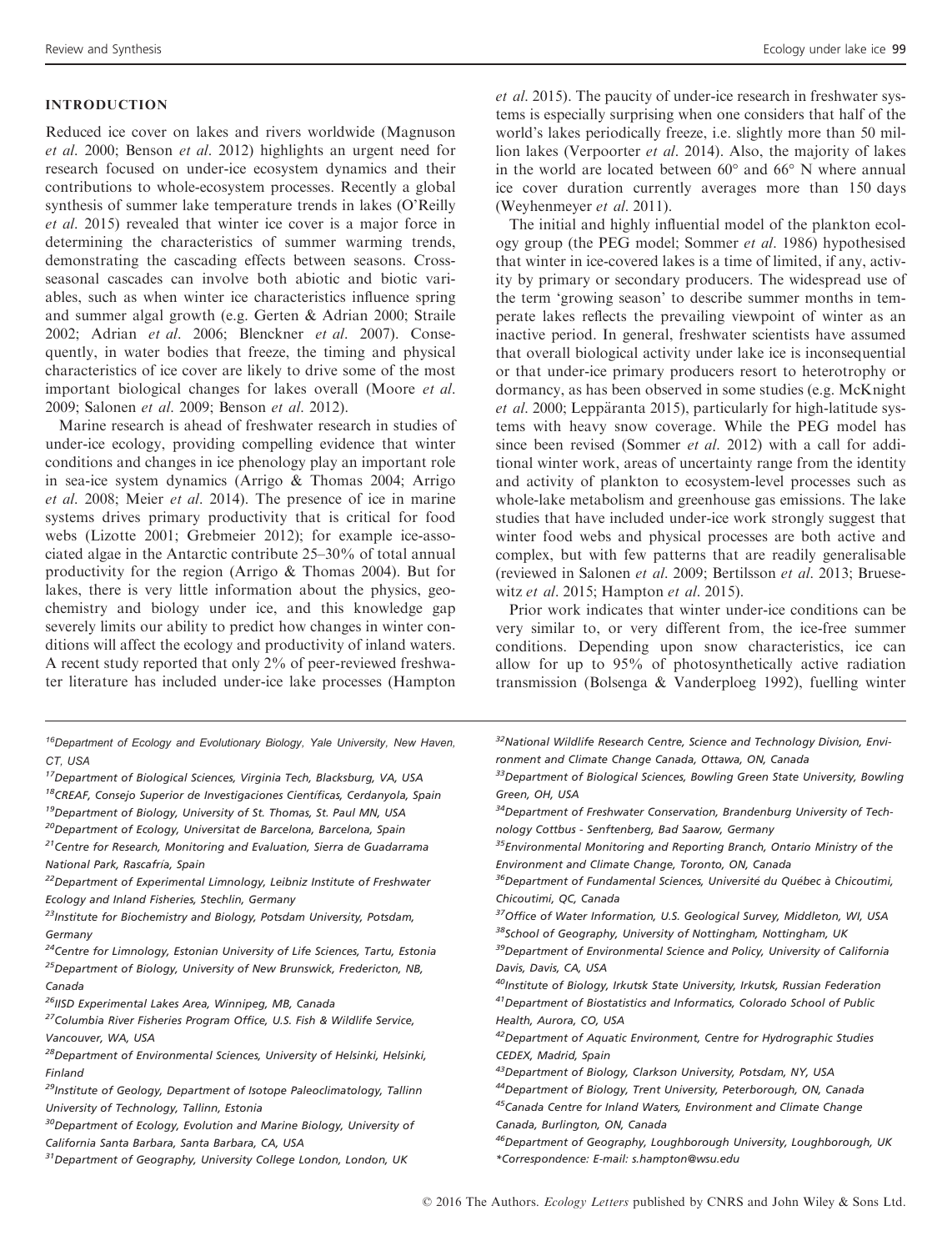algal blooms that rival those of summer (e.g. Jewson et al. 2009). In Lake Erie, phytoplankton growth and loss rates during winter can be similar to those of summer (Twiss et al. 2014). For certain lakes, the composition of phytoplankton communities is different under ice, dominated by smaller species (e.g. Wetzel 2001), or conversely dominated by large iceassociated filamentous diatoms (e.g. Katz et al. 2015; Beall et al. 2016), whereas other lakes do not appear to have distinct seasonal changes in phytoplankton community composition (Dokulil et al. 2014). Although zooplankton biomass generally appears to be lower under ice, changes in community composition can be highly variable across lakes (Dokulil et al. 2014). Even more scarce is information about nutrient and dissolved organic carbon concentrations under the ice that may help to drive many of these plankton dynamics (but see Özkundakci *et al.* 2016).

The pathways through which winter conditions may affect lake ecology throughout the year are similarly diverse. Winter ice conditions have been observed to alter phytoplankton biomass and composition in the subsequent ice-free season (Weyhenmeyer *et al.* 2008). For zooplankton, early emergence from diapause, synchronised with the timing of warming at the end of winter can be associated with higher summer density for zooplankton grazers (Gerten & Adrian 2000; Adrian et al. 2006). Such carry-over between seasons is not restricted to winter's influence on summer, of course, and there is evidence that under-ice zooplankton dynamics can depend in part on late summer zooplankton biomass (Dokulil et al. 2014). The diversity of responses found by under-ice studies suggests that a synthesis of existing knowledge is greatly needed and would help identify key next steps in winter limnology as well as promote productive collaborations (Hampton et al. 2015).

Research that builds a knowledge base about the processes occurring over nearly half the annual cycle for approximately half of the world's lakes is a worthy challenge, with potentially global repercussions. Here we explore differences between winter and summer conditions both across and within lakes, focusing on dynamics of phytoplankton, zooplankton, nutrients and dissolved organic carbon. We address two overarching questions on under-ice ecology: (1) What is the magnitude and direction of ecological change from winter to summer; and (2) For which variables and to what extent are winter and summer seasons connected, i.e. what is the influence of winter conditions on the following summer season, and the influence of summer conditions on the following winter? We hypothesised that winter biomass and density of phytoplankton and zooplankton are significantly lower than that of summer, due to a low-light environment unfavourable for emergence or growth (e.g. Vincent & Vincent 1982; Cáceres & Schwalbach 2001; Jewson et al. 2009), low temperature (e.g.  $Oz$ kundakci *et al.* 2016) or nutrient limitation (e.g. O'Brien et al. 1992; Özkundakci et al. 2016), and that these differences would be modified by geophysical characteristics of lakes. Furthermore, we hypothesise that lake conditions can carry-over across seasons, as suggested in the revised PEG model (Sommer et al. 2012; Domis et al. 2013), such that an understanding of winter conditions will improve understanding of summer conditions, and vice versa. The presence of seasonal carry-over would indicate that winter is

not simply a 'reset' that leads back to similar spring ice-out conditions year after year, and would suggest revisions to current field and laboratory approaches currently focused on 'growing season' dynamics.

# METHODS

## Data acquisition

Data were acquired from both an initial literature review to provide baseline expectations for ecological patterns and, much more comprehensively, from a collation of primary data.

# Literature review

As an initial step towards synthesising knowledge, we compiled under-ice data for chlorophyll  $a$  (chl  $a$ ) concentration from a literature survey. We found 14 papers for which data would be readily compared to those solicited from primary data contributors (based on criteria in Supporting Information). From these papers, we compiled data from 17 lakes (Fig. 1), extracting data from text, tables or from figures. For the literature review effort, we were unable to compare ice-on (winter) and ice-off (summer) data, as only seven of the lakes in these papers also included biological data during the summer season.

# Primary data collation

The scientific community was solicited for data on physical, chemical and biological variables of lakes and reservoirs (hereafter together called 'lakes') during ice cover. We used an open call for participation through electronic mailing lists and professional networks, and then interacted extensively with data contributors. In total, we collated winter under-ice and summer observations between 1940 and 2015 for 101 lakes at 135 unique sampling locations across wide gradients of latitudes, production and trophic status (Fig. 1). For the Laurentian Great Lakes, most sampling stations were located nearshore or in bays.

Contributors of primary data used a structured template to report values from winter periods when the lake had complete ice cover (hereafter 'winter'), and summer periods when the lake was completely open and, in dimictic systems, stratified (hereafter 'summer'). For 10 lakes that were polymictic or lack reliable summer stratification, summer data are from a representative open water period chosen by the primary data contributors, usually midsummer. We asked researchers to provide data aggregated from the photic zone, for each lake and season. Across all lakes, the median sample depth during winter was 2.0 m, and the mean ratio of sample depths (winter:summer) was 1.01. We did not include winter data from those years that did not have ice cover (e.g. Müggelsee sometimes does not freeze). Each seasonal value used in our analysis was computed by the individual data providers (Box S1; Fig. S1). The number of within season sampling events was reported by researchers for 71% of our compiled seasonal averages; of these, 64% of the winter averages and 79% of the summer averages were based on 3 or more sampling events. When a lake had multiple sampling stations, the stations were generally treated independently. Exceptions were cases where researchers specified multiple stations that were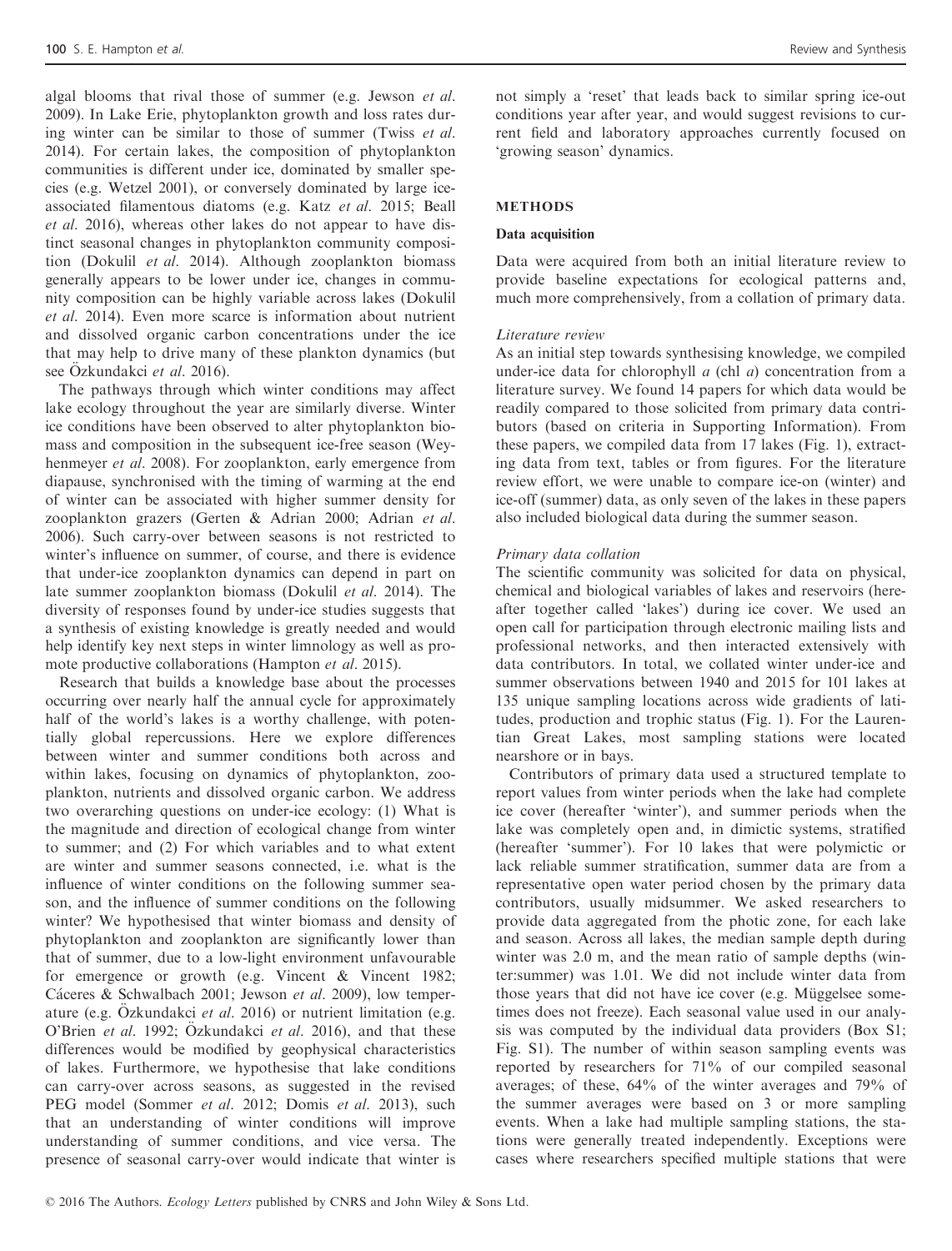

Figure 1 Map of lakes/sampling stations included in the full synthesis under-ice data set (i.e. 'primary data') and the published literature review. See Figure S2 for comparison of aggregated chl *a* between primary data and published literature samples.

functionally similar and could be pooled in aggregate. After pooling the functionally similar stations, the majority of lakes (84 of 101 lakes) did not retain multiple distinct stations for analyses (see Supporting Information).

Data availability differed among lakes and variables. For several major variables, paired winter and summer observations were present in at least 30 stations, often over 10 years. All stations had at least one variable with both winter and summer data, and the variable-specific sample sizes and periods of record are in Table S1. The median period of record for most variables was 2–3 years. Variables included water temperature (107 unique stations with paired winter-summer data), chlorophyll a (chl a as  $\mu$ g L<sup>-1</sup>; 118 stations), total phosphorous (TP as  $\mu$ g L<sup>-1</sup>; 106 stations), total dissolved phosphorus (TDP as  $\mu$ g L<sup>-1</sup>; 72 stations), total nitrogen (TN as  $\mu$ g L<sup>-1</sup>; 75 stations), total dissolved nitrogen (TDN as  $\mu$ g L<sup>-1</sup>; 73 stations), TN:TP (atomic ratio; 74 stations), TDN:TDP (atomic ratio; 66 stations) and dissolved organic carbon (DOC as mg  $L^{-1}$ ; 81 stations). Our reported values for TDP and TDN are conservative, because not all researchers performed the digestion step. Nonetheless, because common nutrient methods were usually used at a given lake, our approach still captures the relative difference between seasons (winter-summer), except in lakes where the dissolved organic fraction varies substantially between seasons. In addition, 36 stations had data for total zooplankton density (individuals  $L^{-1}$ ). Groupspecific zooplankton counts (proportion of total abundance) for calanoid, cyclopoid, Daphnia, rotifer, other cladoceran and unspecified other zooplankton were also available. Methodology for zooplankton data collection differs across programs to a degree that complicates comparisons across lakes for rotifers and unspecified other zooplankton, such that those data were not analysed here and total zooplankton densities were accordingly adjusted as well. Subsequent references to zooplankton density include Daphnia, other cladocerans, cyclopoid and calanoid copepods for all 36 stations. For phytoplankton biovolume mm<sup> $-3$ </sup> L<sup>-1</sup>, there were data for 17 stations. Group-specific phytoplankton counts (proportion of total abundance) for chlorophyte, cryptophyte, cyanophyte, bacillariophyte, dinoflagellate and other phytoplankter were available at 17 stations. Specific ultraviolet absorbance (L mg  $C^{-1}$  m<sup>-1</sup>), and colour (platinum units) were also available at some stations. Although we solicited benthic data, only a few researchers provided data for any type of benthic variable, suggesting a widespread lack of benthic winter sampling. The lake-specific averages for winter and summer conditions, by variable, are shown in Table S2. For chl a, TP, TDP, TN, TDN, DOC and zooplankton density, more than 25% of stations had a period of record  $\geq 10$  years. The complete data set is available in the Knowledge Network for Biocomplexity [\(https://knb.ecoinfor](https://knb.ecoinformatics.org/) [matics.org/](https://knb.ecoinformatics.org/), Hampton et al. 2016).

#### Data analysis

We approached data analysis in two ways. The first approach was to quantify the average winter-summer differences across all lakes in the data set, identifying major physical features of lakes that affect the magnitude of observed winter-summer differences. The second approach was to examine univariate seasonal dynamics within lakes, including winter-summer differences and winter-summer correlations, using the subset of lakes where longer term  $(≥ 10$  years) time series were available.

#### Winter-summer differences across lakes

We calculated the mean winter value and the mean summer value for every station and variable, and examined mean winter-summer differences across all lakes in the data set. Magnitude, direction and significance of differences between winter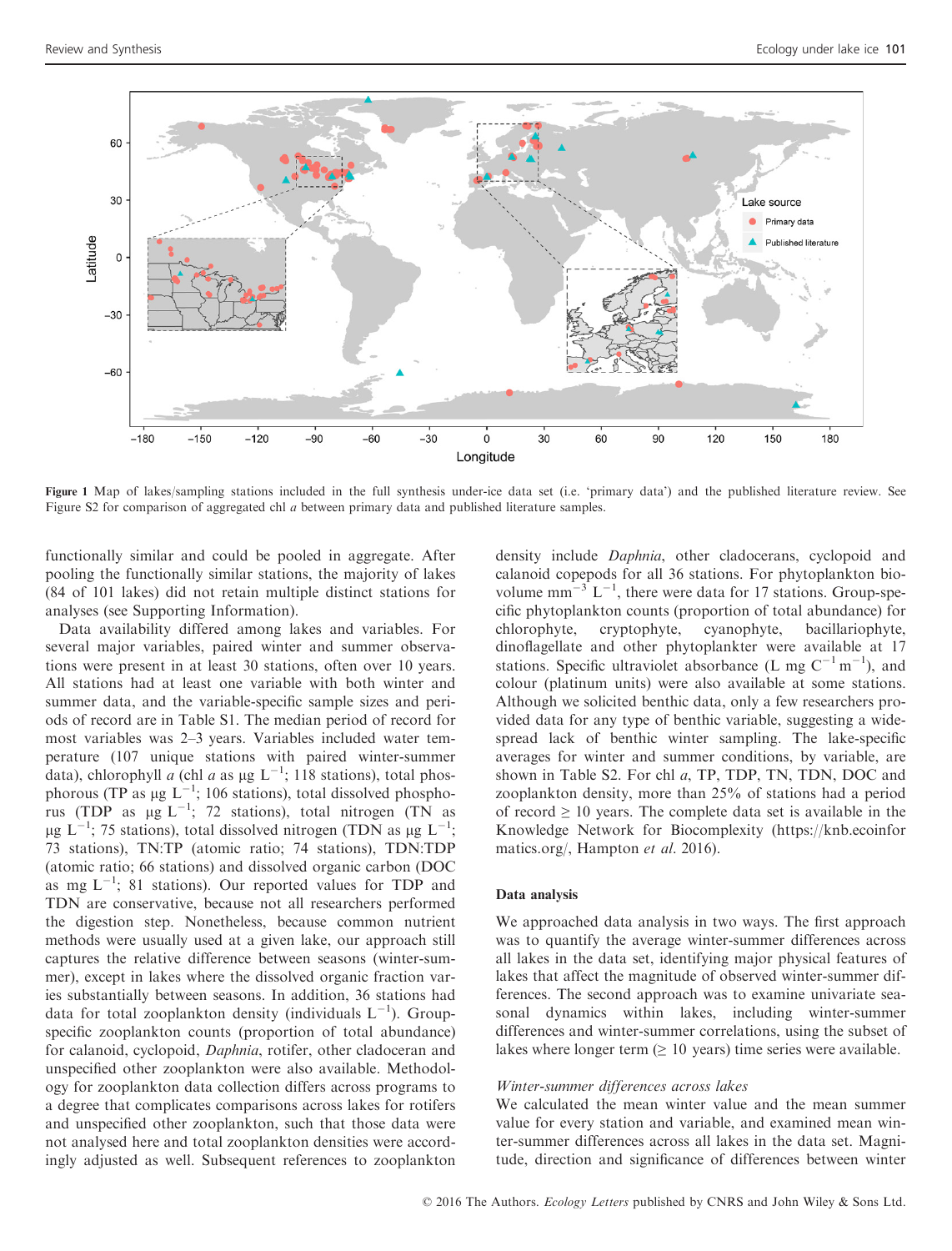and summer were determined using linear mixed effect (LME) modelling with year as a random intercept (Bates *et al.* 2015). For the multivariate plankton compositional data, we used permutational analysis of variance (PERMANOVA; Anderson 2001) from the vegan package in R ('adonis' function, Oksanen et al. 2016; R Core Team 2016) on sites that had complete cases for both winter and summer communities. To discern major physical variables correlated with the magnitude and sign of winter-summer differences, we used a regression tree approach (rpart package in R, Therneau et al. 2015; with applications from Breiman et al. 1984). We used the variablespecific average winter-summer difference as the response variable; the candidate explanatory variables were lake area, lake maximum depth, latitude (absolute) and elevation. Trees were cross-validated and pruned using the complexity parameter value which minimised the cross-validated error. Mean winter-summer difference and standard error of the difference were calculated for each branch of the regression trees. We also used a regression tree approach to analyse average winter-summer difference in plankton community composition as a matrix response (mvpart package in R, Therneau et al. 2014), for both the crustacean zooplankton community and the phytoplankton community data. Candidate explanatory variables included the same four variables as previous trees, as well as winter-summer difference in water temperature and, for zooplankton, the summer chl a.

Due to differences in the available period of record, the overall winter average can represent  $30 + \text{years}$  for some lakes and variables, whereas for others the overall average represents only 1 year of data. We expected that variation in sample size might create noise that could obscure differences (Type 2 error), but not suggest differences that do not exist (Type 1 error).

#### Winter-summer differences within lakes

For time series that were available, we examined within lake differences between winter and summer. For this we used only time series that had  $\geq 10$  winter values, meaning at least 10 years of data and 20 values overall. To allow a robust examination of winter-summer correlations (below), we used contiguous portions of each time series, allowing no more than 1 data gap. Before examining differences, every time series was detrended using a 7-point moving average filter (3.5 years) to account for longer term trends, and we confirmed that no significant linear trends remained after filtering. With each detrended time series, summer-winter differences were examined using a simple seasonal model

$$
y_t = b_{ice} * D + b_0 + e \tag{1}
$$

where  $y_t$  represents the sequence of winter and summer values,  $b_{ice}$  is the coefficient describing the winter-summer difference,  $D$  is a dummy variable  $(1 \text{ in winter}, 0 \text{ in summer})$  that employs the  $b_{ice}$  coefficient,  $b_0$  is the intercept (representing the mean summer value) and  $e$  is the error term. We then compared the seasonal model (2 parameters) to the simple intercept model (1 parameter,  $b_0$ , representing the overall mean) using the Akaike Information Criterion corrected for small sample sizes (AIC<sub>c</sub>) (Burnham & Anderson 2002). If the seasonal model differed from the simple intercept model by  $\Delta AIC_c \geq 2$ , we interpreted this result to mean that the time series showed a seasonal difference. Detailed diagnostic plots including raw and detrended time series are provided in Figure S4 for one example lake (Big Muskellunge Lake, chl a). For 194 of the 238 available time series (82%), residuals from eqn 1 were not autocorrelated at lag 1 according to the Box-Ljung test, and this is demonstrated by the partial autocorrelation plot of the detrended+deseasoned data (Fig. S4). For the other 44 time series, we added a first-order autocorrelated error structure to eqn 1. The percent of time series having winter values greater than summer values, or vice versa, was tabulated by variable.

#### Winter-summer correlations within lakes

Using the same univariate, contiguous, moving average detrended time series as above (those with  $> 10$  winter values), we examined temporal correlations between winter and summer. These included: (1) correlations between winter and the previous summer season (summer $t_{t-1}$ ), or summer-into-winter (SW) correlations; and (2) correlations between winter and the subsequent summer (summer<sub> $t+1$ </sub>), or winter-into-summer  $(WS)$  correlations. We determined the sign of seasonal correlations, if present, using a simple model of the detrended data

$$
Y_{\text{winter},t} = b_{\text{sw}} * Y_{\text{summer},t-1} + b_0 + e \tag{2}
$$

where t is the index of the time series and  $b_{SW}$  is the slope of the relationship between winter and the previous summer. If this  $SW$  correlation model did not show  $AIC_c$  improvement  $> 2$  AIC<sub>c</sub> units compared to the intercept model (1 parameter,  $b_0$ , representing the overall mean), the time series was interpreted as not seasonally correlated. We then separately evaluated the corresponding WS correlation model,  $Y_{\text{summer},t+1} = b_{\text{WS}} * Y_{\text{winter},t} + b_0 + e$ , also using AIC<sub>c</sub>. A minority of these SW and WS correlation models produced autocorrelated residuals, and to these we added a first-order autocorrelated error structure, although this modification did not change the model selection nor the sign of  $b_{SW}$  or  $b_{WS}$  for any time series. Here a positive WS correlation indicates that high summer values follow high winter values, or low summer values follow low winter values. Alternatively, a negative WS correlation indicates anti-persistence, such that low summer values follow high winter values, or high summer values follow low winter values. As examples, we illustrate the presence/absence of winter-summer correlations for every chl a time series, including SW correlations (Fig. S5) and WS correlations (Fig. S6). The percent of time series having positive/ negative SW correlations or positive/negative WS correlations was tabulated by variable (Table S5).

#### RESULTS

#### Seasonal differences across lakes

Indicators of plankton biomass were lower in the winter than during the summer. Across lakes and latitude, average winter chlorophyll  $a \ (\pm \ \text{SE})$  (5.87  $\pm$  0.88 µg L<sup>-1</sup>, Fig. 2) in the primary data ranged much more widely than in those from our literature survey (Fig. S2), although still significantly lower than that of summer  $(13.6 \pm 2.84 \text{ µg } L^{-1}, P < 0.0001,$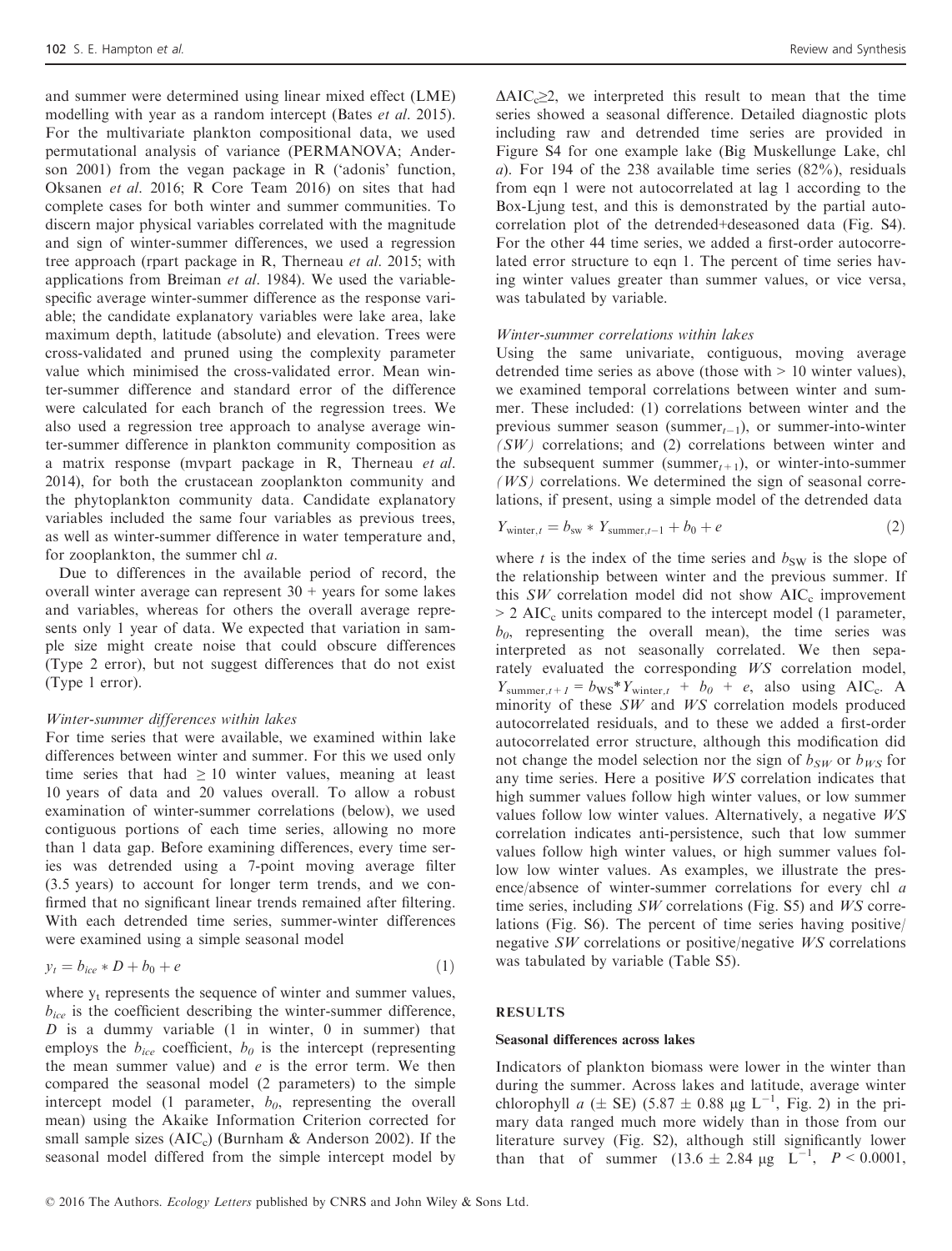

Figure 2 Average ice-on (winter) vs. ice-off (summer) conditions across lakes for major limnological variables. Boxplots show all reported available ice-on and ice-off data. Each point represents the cross-year average from one sampling location; colour indicates latitude (absolute). Scatterplots show the paired ice-on-ice-off values at each location. P-values are from lme models. Scales are logarithmic.

Table 1). Using the regression tree approach, the shallowest lakes (max depth  $\leq$  2.93 m,  $n = 13$  lakes) showed greatest disparity in chlorophyll, with summers higher than winters by 52.3  $\pm$  18.2 µg L<sup>-1</sup>( $R^2$  for chl *a* tree = 0.330). Under-ice phytoplankton biovolume averaged about 1/6th that of the summer average ( $n = 17$ ,  $P < 0.001$  by LME, Table 1). However, at our coarse level of taxonomic aggregation, phytoplankton community composition did not differ significantly between winter and summer when examined across all lakes (PERMA-NOVA,  $P = 0.77$ ; Fig. 3). Across lakes, average zooplankton density ( $\pm$  SE) was significantly lower under ice (27.8  $\pm$  11.2 individuals  $L^{-1}$ ) than during summer (110  $\pm$  30.8 individuals  $L^{-1}$ ;  $P < 0.001$ ), and winter crustacean zooplankton community composition differed significantly from that of summer (PERMANOVA;  $P = 0.05$ ), with cladocerans generally more abundant in summer (Fig. 3). Regression trees did not provide further insights into plankton community shifts, differentiating only two lakes out of 17, and are not discussed further here. The complete list of summary statistics, for every variable, is shown in Table S3. The PERMANOVA statistical outputs are in Table S4.

Dissolved N concentrations tended to be higher during winter, and seasonal differences were more prominent for dissolved N than for dissolved P. Across lakes, average  $(\pm$  SE)<br>TDN was approximately 2-fold higher under ice approximately 2-fold higher under ice  $(707 \pm 129 \text{ µg L}^{-1}$ , Fig. 2) than in summer  $(375 \pm 62.2 \text{ µg})$  $L^{-1}$ ;  $P < 0.001$  by lme). The pattern of higher winter TDN appeared particularly pronounced as maximum depth decreased. Regression trees showed that the seven shallowest lakes (< 2.10 m) had 2070  $\mu$ g L<sup>-1</sup> higher TDN on average in winter than summer, seven lakes of intermediate depths  $(5.20 < \text{max depth} > 2.10 \text{ m})$  had TDN winter values that were 758  $\mu$ g L<sup>-1</sup> higher than summer on average, whereas the 59 deeper lakes ( $> 5.2$  m) showed winter TDN values 123  $\mu$ g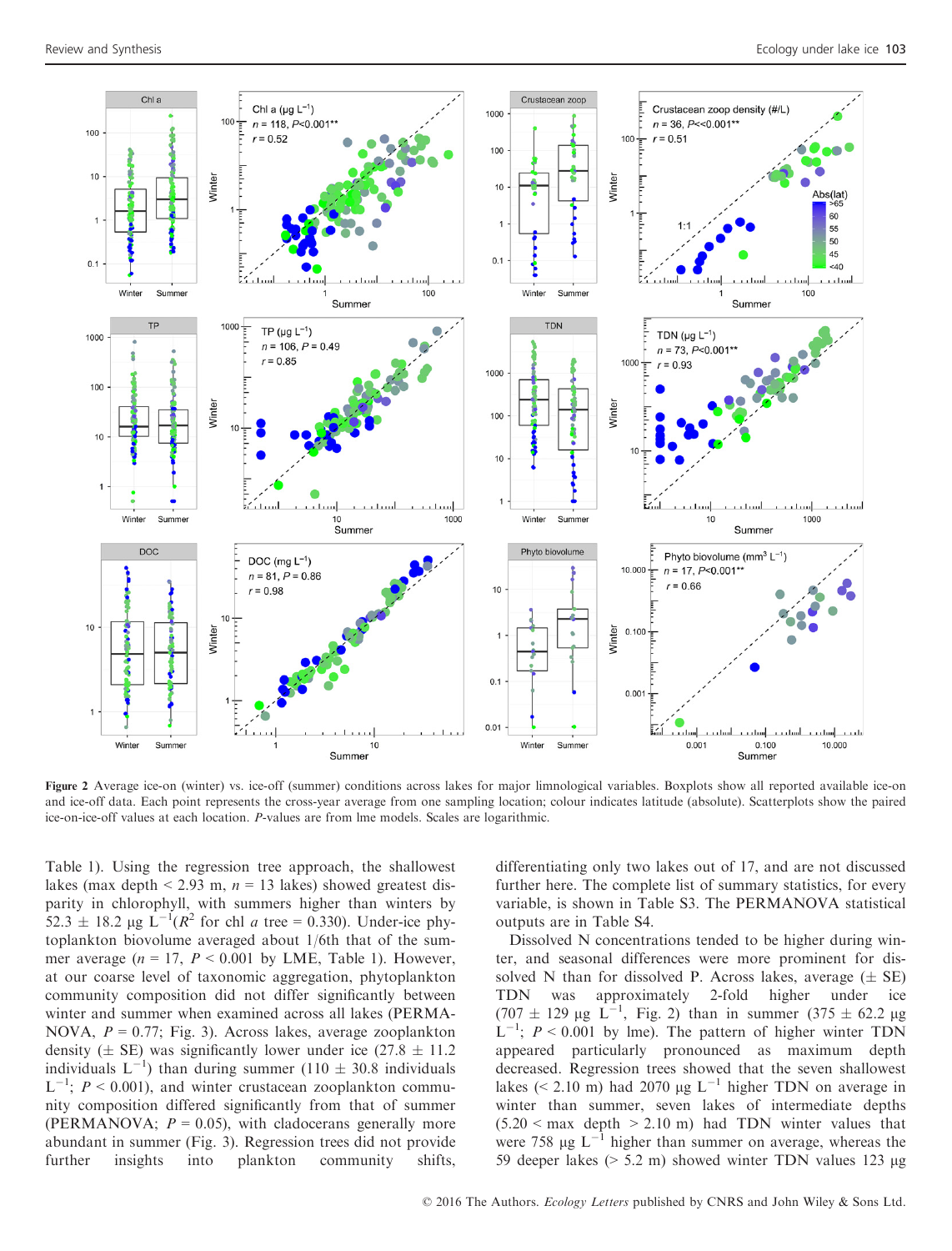|  |  | <b>Table 1</b> Winter-summer differences expressed across lakes. Linear mixed models were used, with a random intercept for vear |  |  |  |  |  |  |  |
|--|--|----------------------------------------------------------------------------------------------------------------------------------|--|--|--|--|--|--|--|
|--|--|----------------------------------------------------------------------------------------------------------------------------------|--|--|--|--|--|--|--|

| Variable                                 | No. winter<br>obys | No. paired<br>obys | Fitted<br>difference<br>$(\pm$ higher in<br>winter) | SE of<br>difference | Intercept<br>(typical)<br>summer<br>value) | SE of<br>intercept | <i>P</i> -value of<br>difference | P-value of<br>intercept |
|------------------------------------------|--------------------|--------------------|-----------------------------------------------------|---------------------|--------------------------------------------|--------------------|----------------------------------|-------------------------|
| chl a $(\mu g/L)$                        | 119                | 118                | $-5.06$                                             | 0.661               | 9.13                                       | 0.612              | $\ll 0.001$                      | $\ll 0.001$             |
| Phyto biovolume $\text{(mm}^3/\text{L})$ | 17                 | 17                 | $-12.8$                                             | 1.85                | 14.7                                       | 1.31               | $\ll 0.001$                      | $\ll 0.001$             |
| Crustacean zoop density $(no/L)$         | 36                 | 36                 | $-41.8$                                             | 5.82                | 54.8                                       | 4.15               | $\ll 0.001$                      | $\ll 0.001$             |
| $DOC$ (mg/L)                             | 82                 | 81                 | $-0.0559$                                           | 0.324               | 5.53                                       | 0.418              | 0.863                            | $\ll 0.001$             |
| TDN $(\mu g/L)$                          | 78                 | 73                 | 262                                                 | 44.0                | 300                                        | 38.8               | $\ll 0.001$                      | $\ll 0.001$             |
| TDN:TDP (as atoms)                       | 71                 | 66                 | 27.5                                                | 40.6                | 161                                        | 29.6               | 0.498                            | $\ll 0.001$             |
| TDP $(\mu g/L)$                          | 73                 | 72                 | 3.97                                                | 3.18                | 11.8                                       | 2.83               | 0.213                            | $\ll 0.001$             |
| $TN$ ( $\mu$ g/L)                        | 76                 | 75                 | 161                                                 | 23.1                | 552                                        | 23.7               | $\ll 0.001$                      | $\ll 0.001$             |
| TN:TP (as atoms)                         | 75                 | 74                 | 24.0                                                | 6.44                | 88.3                                       | 4.89               | $\ll 0.001$                      | $\ll 0.001$             |
| $TP(\mu g/L)$                            | 107                | 106                | $-1.35$                                             | 1.95                | 27.1                                       | 1.98               | 0.488                            | $\ll 0.001$             |
| Water temp $(^{\circ}C)$                 | 113                | 107                | $-15.1$                                             | 0.19                | 16.2                                       | 0.202              | $\ll 0.001$                      | ${}< 0.001$             |



Figure 3 Average community composition for major phytoplankton and crustacean zooplankton groups during the winter and summer seasons, expressed as a proportion of total density.

 $L^{-1}$  higher than summer on average (tree  $R^2 = 0.722$ , Fig. S7). TN was also higher during winter ( $P < 0.001$ , LMEfitted difference of +161  $\mu$ g L<sup>-1</sup>), likely as a reflection of higher dissolved N, which typically accounted for the majority of the N pool (winter TDN:TN= 0.807 compared to summer TDN:TN= 0.592). Winter and summer did not differ significantly for TP or TDP according to LME models  $(P > 0.2)$ . DOC concentrations did not differ seasonally ( $P = 0.863$  by LME). Interestingly, these DOC patterns clearly varied with lake area and elevation (tree  $R^2 = 0.538$ , Fig. S7). Regression trees demonstrated that larger ( $\geq 0.373 \text{ km}^2$ ) lakes had 0.145 mg  $L^{-1}$  lower DOC in winter compared to summer, whereas smaller  $(< 0.373 \text{ km}^2)$ , low elevation  $(< 366 \text{ m})$  lakes  $(n = 19)$  had 6.69 mg L<sup>-1</sup> higher DOC in winter, and similarly small lakes at higher elevations also had 0.810 mg  $L^{-1}$ higher DOC in winter. Regression tree analyses did not produce significant models for plankton density or phosphorus variables.

#### Winter-summer differences within lakes

In general, within lake differences between summer and winter were consistent with differences observed across lakes. For example chl *a* was lower in winter at 17 of the 34 sites  $(50\%)$ that met our longer term data criteria (Table 2). The summary statistics for each individual time series are in Table S5. Phytoplankton density was also lower in winter compared to summer in four of four sites. Similarly, zooplankton densities were significantly lower during winter at 10 of 11 sites (91%); the one exception was a bog lake, Trout Bog (USA), which had a relatively low summer zooplankton density and no detectable winter-summer difference. For nutrients, patterns again differed between N and P. Over 70% of the sites had higher winter TDN (11 of 14) and TN (21 of 30), whereas only 14% of sites had higher winter TDP (2 of 14) and 21% had higher TP (7 of 33). Allequash Lake (Fig. 4) provides an example where TP concentration was lower during winter. DOC was lower during winter at 6 of 26 sites (23%), and higher in winter at three sites including Trout Bog, USA, with no differences between winter and summer at the other 17 sites (65%). Three variables lacked differences between summer and winter values at > 50% of sites (TP, TDP, DOC).

# Winter-summer correlations within lakes

From a total of 238 time series for different lakes and variables (Table S5), after accounting for trends, our AIC-based approach detected 94 time series (39%) with some form of correlation between winter and the previous summer, or between winter and the following summer. Several individual variables had seasonal correlations in  $\geq$  33% of the available time series, including chl a, phytoplankton density, TDN, TN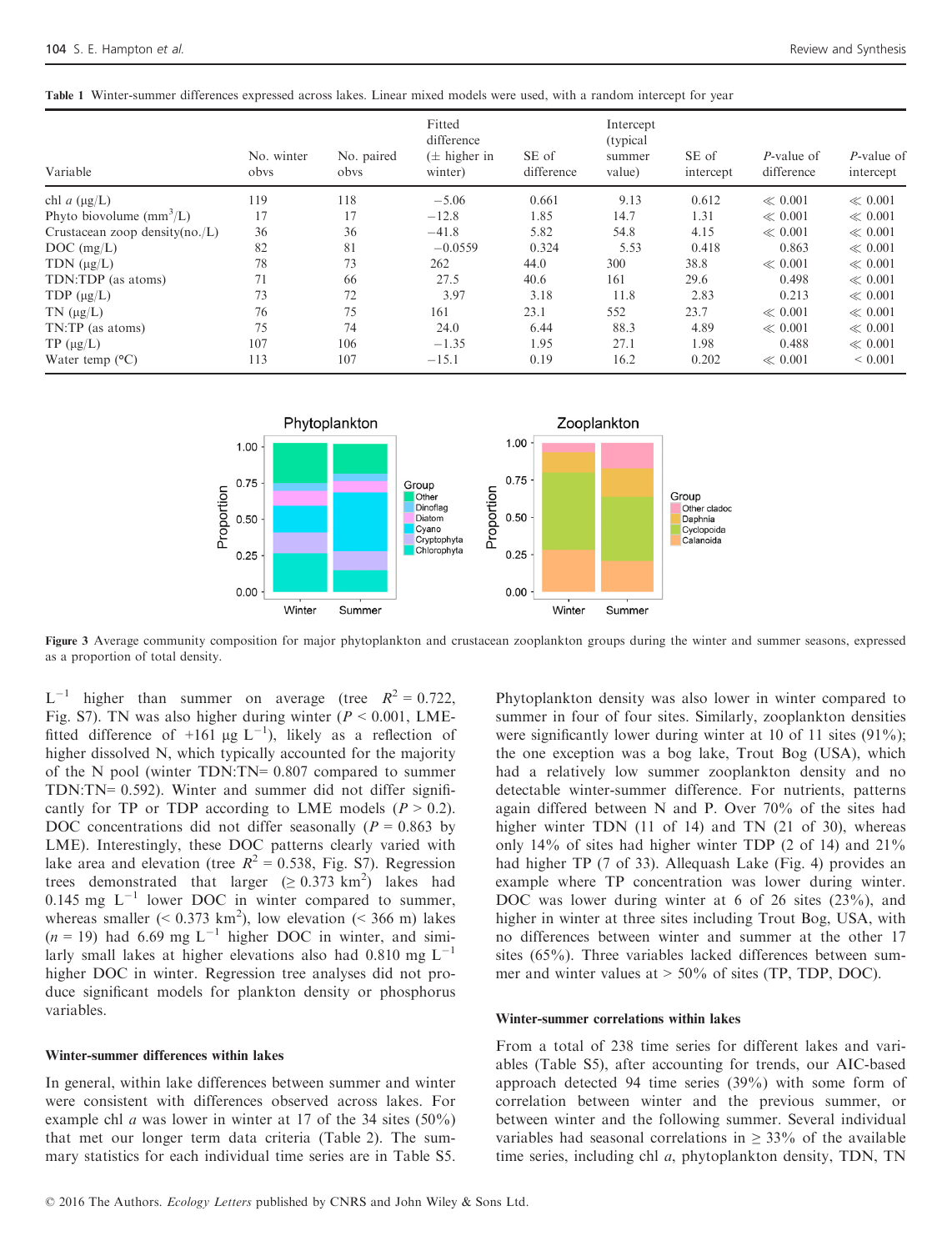|  |  |  |  |  | Table 2 Summary of winter-summer differences and winter-summer correlations from univariate time series of individual lakes |  |  |  |  |
|--|--|--|--|--|-----------------------------------------------------------------------------------------------------------------------------|--|--|--|--|
|--|--|--|--|--|-----------------------------------------------------------------------------------------------------------------------------|--|--|--|--|

| Variable                       | No. of time<br>series | Seasonal difference<br>present $\left(\frac{0}{0}\right)$ of time<br>series) |                      | Sign of summer-winter slope* $(\%$ of time series) |          |        |        |                   |  |
|--------------------------------|-----------------------|------------------------------------------------------------------------------|----------------------|----------------------------------------------------|----------|--------|--------|-------------------|--|
|                                |                       | Winter $>$<br>summer                                                         | Winter $<$<br>summer | SW pos                                             | SW neg   | WS pos | WS neg | Any pos<br>or neg |  |
| chl a                          | 34                    |                                                                              | 50                   |                                                    | 32       |        | 26     | 47                |  |
| Phyto density                  | 4                     |                                                                              | 100                  | 25                                                 | $\theta$ | 25     |        | 50                |  |
| Crustacean zooplankton density | 11                    |                                                                              | 91                   |                                                    | 18       |        |        | 18                |  |
| DOC                            | 26                    | 12                                                                           | 23                   |                                                    | 15       |        |        | 19                |  |
| <b>TDN</b>                     | 14                    | 79                                                                           |                      |                                                    | 43       |        |        | 43                |  |
| <b>TDP</b>                     | 14                    | 14                                                                           |                      |                                                    | 21       |        | 14     | 36                |  |
| TN                             | 30                    | 70                                                                           |                      |                                                    | 33       |        | 10     | 47                |  |
| TP                             | 33                    | 21                                                                           | 21                   |                                                    | 18       |        | 12     | 30                |  |
| Water temp                     | 20                    | $\theta$                                                                     | 100                  |                                                    | $\theta$ |        |        | 15                |  |

Correlations for summer-into-winter (SW) and winter-into-summer (WS) are both shown. Zooplankton groups are referenced here as counts  $L^{-1}$  (calculated from reported proportion of total zooplankton density). Note that for chl  $a$  and phytoplankton density only three lakes reported both variables with sufficient data to include in our time series analysis, such that patterns are not readily compared between these variables. \*Sign of the summer-winter slope determined using detrended data and AIC selection.

and TDP (Table 2). Negative correlations outnumbered the positive correlations, suggesting seasonal anti-persistence. Positive seasonal correlations were absent for chl  $a$ , zooplankton density, DOC, TP, TDN and TDP. For chl *a*, negative winter-into-summer  $(WS)$  correlations  $(26\%$  of time series) and summer-into-winter (SW) correlations (32%) were both relatively common. For TDN, negative  $SW$  correlations outnumbered negative WS correlations  $(43\%$  vs.  $0\%)$ , suggesting summer carry-over. Overall, the frequency of these wintersummer negative correlations ranged widely among variables.

# DISCUSSION

This global synthesis of under-ice ecology underscores the importance of winter conditions for lake ecology throughout the year. Using multiple approaches, our cross-lake synthesis revealed several clear differences between winter and summer conditions, offering generalisations about winter ecology that have been difficult to infer from prior studies involving one or a few lakes. We also provide new evidence that interseasonal connections are common for several ecological and biogeochemical variables, linking winter to both the previous and subsequent summers. Among our clearest results, primary producers (algae) and consumers (zooplankton) are typically less abundant under ice than in summer, but they maintain substantial populations in winter. Arguably, this may be interpreted as evidence of high winter productivity, and we explore the possibility below. Also clear was the result that winter dissolved nitrogen was consistently higher than summer. While crustacean zooplankton composition showed some general seasonal differences, we found no generalisable differences in phytoplankton community composition between winter and summer at the coarse level of taxonomic aggregation used here. As long-term climate change alters thermal regimes across globally distributed lakes in both summer (O'Reilly et al. 2015) and winter (Magnuson et al. 2000), it is increasingly important to understand how under-ice physical and ecological conditions influence ecology throughout the year.

Overall, this work represents an important step towards understanding winter ecology in lakes broadly, as well as the connections to year-round dynamics and whole-lake functionality.

Our results indicate seasonal differences in chl a, plankton biomass and biovolume, and dissolved nitrogen between winter and summer, both across and within lakes. Despite lower under-ice values, particularly for the shallowest lakes, on average chl *a* was relatively high  $(43.2\% \text{ of summer chl } a)$ given the shorter photoperiod and variable physical conditions of winter. Indeed, winter levels exceeded those of summer in multiple cases such as Lake Simcoe (Canada), Lake Scharmüetzelsee (Germany) and Fish Lake (USA) which all had more than 10 years of winter data. Previous under-ice lake studies have reported chlorophyll values as high as 154 lg L -1 (Twiss et al. 2012). Conversely some lakes have undetectable chlorophyll levels under ice (e.g. Hawes 1985). While the available winter limnology literature provides evidence that lakes can support an abundance of algae under ice – as demonstrated by genetic (e.g. Bashenkhaeva et al. 2015), pigment (e.g. Catalan et al. 2002) and cell count (e.g. Phillips & Fawley 2002; Katz et al. 2015) data  $-$  it is also important to remember that estimates of algal biomass or primary productivity based on chlorophyll can be skewed seasonally. Intracellular pigment content can change with temperature and light conditions (Kirk 2011), such that smaller seasonal differences in chlorophyll could in part be due to light adaptation leading to increased cellular pigment concentrations.

In general, light can be the limiting factor for photosynthesis under ice, with ice conditions and overlying snow producing spatially (e.g. Cloern et al. 1992; Arrigo & Thomas 2004) and temporally (e.g. Tanabe et al. 2008; Bruesewitz et al. 2015) heterogeneous transmission of light and altered spectral distribution (Roulet & Adams 1986). The timing and characteristics of winter precipitation, wind, temperature variation and solar radiation influence variability in under-ice light conditions, including the formation of clear congelation ice which can have higher light transmittance than lake water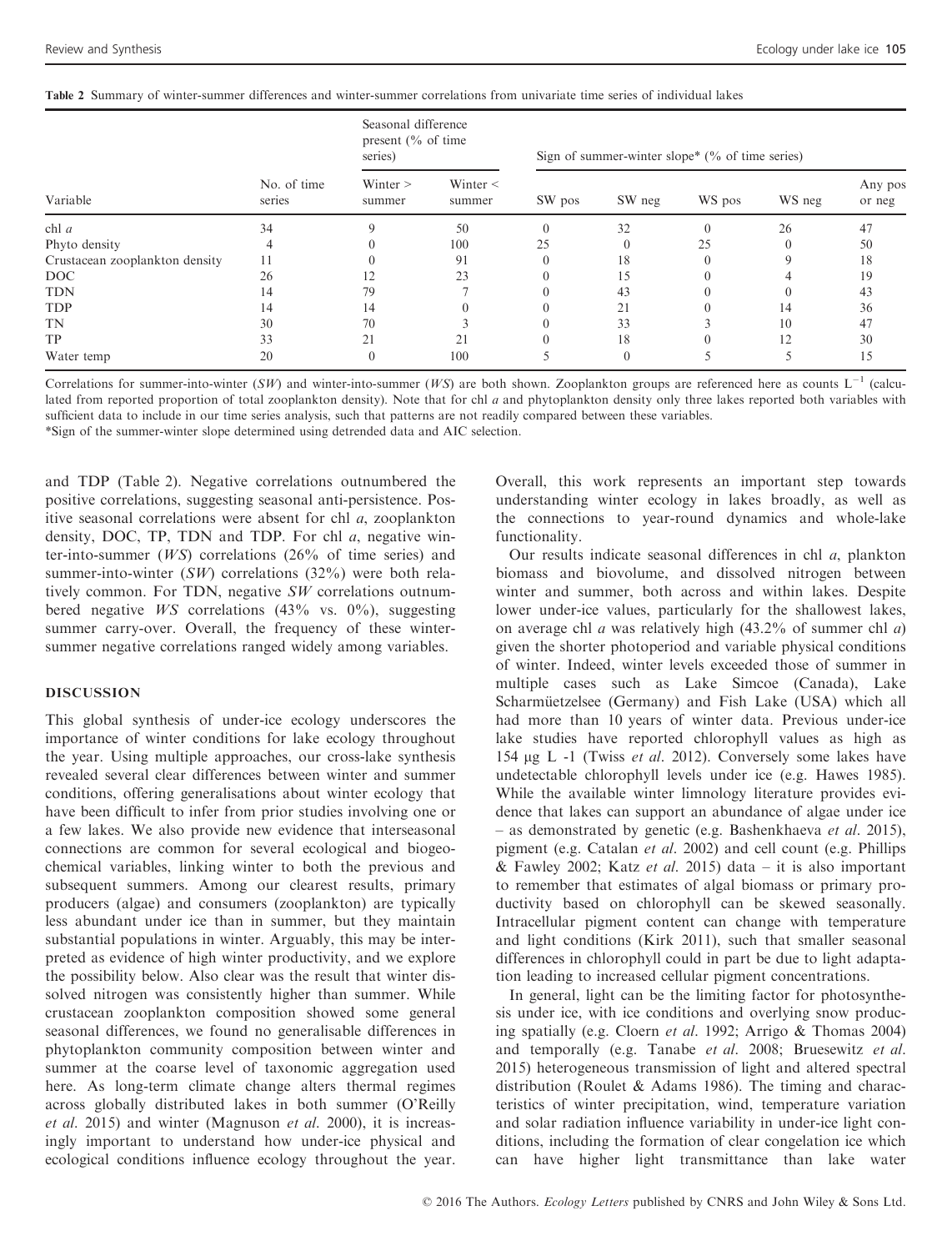

Figure 4 Example time series that demonstrate the temporal patterns encountered for different lakes and variables. Panel 1: first-order autoregressive structure, specific ultraviolet absorbance (SUVA) in Sparkling Lake, Wisconsin, USA; 2: first-order autoregressive structure with moving average, DOC in Buffalo Pound Lake, Saskatchewan, Canada; 3: seasonal difference, chl a in Big Muskellunge Lake, Wisconsin, USA; 4: seasonal difference with moving average, TP in Allequash Lake, Wisconsin, USA; 5: seasonal difference with first order autocorrelation structure and moving average, TN in Lake Superior at Thunder Bay, Ontario, Canada.

(Leppäranta 2010). When light is sufficient for photosynthesis, the under-ice environment can be hospitable for algal growth; complex under-ice convection can keep nutrients and algae mixed in the photic zone (Kelley 1997; but see Vehmaa & Salonen 2009), and in Lake Baikal the ice itself can provide a vast habitat for attached algae to maintain access to light (Timoshkin 2001; Bondarenko et al. 2012). In relatively dark conditions with low primary production, we might anticipate lower oxygen conditions, greater winter accumulation and subsequent contributions of greenhouse gases to the atmosphere, smaller algal and grazer populations available to initiate population growth at ice-out (Sommer et al. 2012), and less ice-associated algae sloughing off to feed the benthos as summer begins (Bondarenko et al. 2006). Because increased intracellular chlorophyll content may be an adaptation to low light conditions, exhibited by many but not all (Felip & Catalan 2000) phytoplankton, we recommend measuring primary productivity directly, if that is the variable of interest, or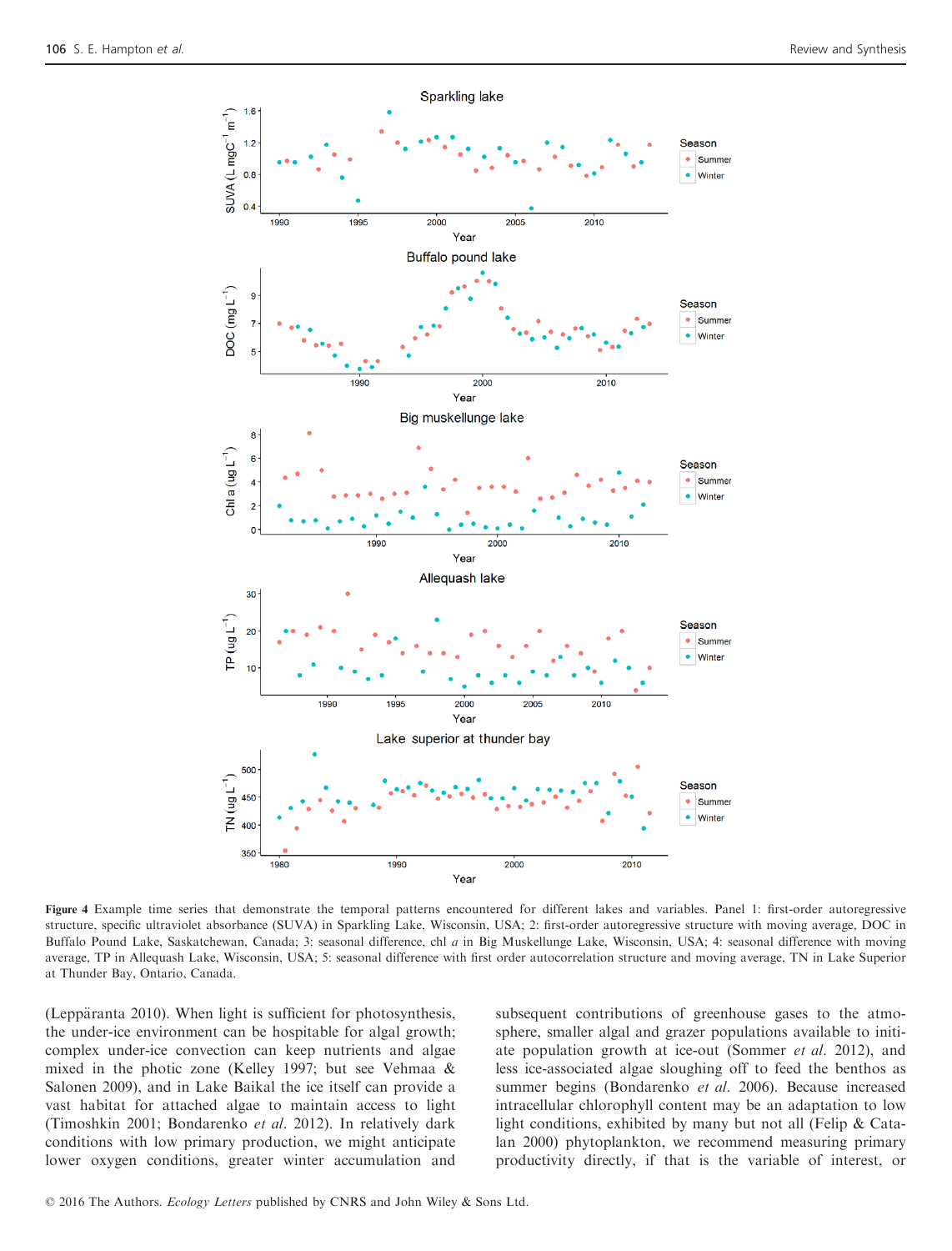measuring both cell density and community composition in order to characterise plankton biomass and identity.

Phytoplankton biovolume was lower under ice than in the summer on average, consistent with chl  $a$  values, when all lakes were considered together. However, we did not detect systematic seasonal differences in phytoplankton community composition that could be generalised among all lakes. The lack of detectable difference does not imply that algal communities in each lake did not change from season to season; rather, this result suggests that generalisations about 'winter' or 'summer' taxa are difficult to make at the coarse level of taxonomic grouping we used. Moreover, it is rare for monitoring programs to quantify picoplankton, which constitute substantial portions of algal communities in summer and winter (Callieri & Stockner 2002; Bondarenko et al. 2012), such that their contributions to our results remain unknown. Previous studies indicate that many if not all lakes do harbour relatively distinct winter and summer algae, frequently with differences occurring at species level (Kozhova & Izmest'eva 1998; Dokulil et al. 2014; Özkundakci et al. 2016), division level (Carey et al. 2016), or by functional traits ( $Oz$ kundakci et al. 2016) with winter assemblages characterised by taxa that are more tolerant to cold and low-light conditions. Despite constraints by cold temperature, light limitation or altered mixing under the ice, winter species diversity has been found to be rather high (Salonen et al. 2009). Moreover, for Müggelsee, a lake located in a geographical transition phase of becoming ice-free more frequently with current and projected climate warming (Livingstone & Adrian 2009) it has been shown that different phytoplankton communities were favoured across a gradient of mild to strong winter severity, associated with the key functional traits of motility, nutritional mode (autotrophy, heterotrophy, mixotrophy) and the ability to form resting stages ( $\ddot{O}$ zkundakci *et al.* 2016).

As algal communities adjust to ice cover, seasonal shifts in higher trophic levels such as zooplankton would also be anticipated. In this study, average winter zooplankton density declined to roughly one-fourth that of summer – lower but still substantial enough to suggest that many of these relatively short-lived grazers actively feed and reproduce under ice. In the absence of live primary producers or residual producer biomass, presence of zooplankton under the ice can be explained by the consumption of other carbon sources such as chemolithotrophs (e.g. methane-oxidising bacteria), or detritus. For example planktonic heterotrophs and phototrophs, and benthic algae under the ice can provide alternative diet sources throughout winter for zooplankton in some lakes (Karlsson & Säwström 2009; Rautio et al. 2011; Hampton et al. 2015), whereas cyclopoids may prey on other zooplankton (Ventura & Catalan 2008). Furthermore, as in marine systems (Lee et al. 2006), some freshwater grazers may be able to use lipid stores accumulated in prior seasons; lipid percentage in zooplankton samples collected from a lake in northern Finland varied from over 60% in early winter to approximately  $20\%$  in late winter (Syväranta & Rautio 2010).

The composition of crustacean zooplankton differed across seasons, with summer characterised by more cladocerans such as Daphnia. These taxa are generally associated with greater presence in summer months, with temperature and

photoperiod offering cues for hatching, and growth fuelled by higher temperature and food availability (Adrian et al. 2006). Even so, as we observed for phytoplankton, it seems likely that many differences between summer and winter zooplankton community composition may be lake-specific, species-specific or better captured by functional trait grouping. Many zooplankton are strict diapausing species that disappear from the water column into sediments during winter (Nilssen & Elgmork 1977; Ventura & Catalan 2005; Larsson & Wathne 2006), but several copepod species in high-latitude lakes of Europe and Canada have been shown to reach peak density in mid-winter (Rigler et al. 1974; Rautio et al. 2000; Scharfenberger et al. 2013), undergoing diapause during summer. Furthermore, a variety of rotifers are well known to proliferate under ice (e.g. Pennak 1968; Melnik et al. 2008; Dokulil & Herzig 2009; Virro et al. 2009). Other studies also report persisting populations of *Daphnia* under the ice (Snow 1972; Larsson & Wathne 2006; Slusarczyk 2009) but data are still somewhat scarce. Our study suggests that when aggregating species to coarse taxonomic groups we may see some expected differences, but will miss out on the complexity of plankton composition, dynamics and functionality illustrated in the few detailed single-lake winter studies. It is not necessarily the overall abundance or biomass of major taxonomic groups which differ between seasons or change with global warming – but the species per se and the relative species composition (reviewed in Adrian et al. 2009). While this is well known for summer, information on species and functional trait composition during winter is indeed scarce. Given that the ice itself provides a vast potential substrate for attached algae and an associated community of metazoans (Bondarenko et al. 2012), and that common sampling methods do not target this microhabitat, a major advance in winter limnology would be the broader assessment of primary producers at this ice-water interface where some lakes have shown extraordinarily high algal biomass and activity (e.g. Timoshkin 2001; Bondarenko et al. 2012; Twiss et al. 2012). Furthermore, shifts from autotrophy to mixotrophy and heterotrophy clearly occur in some communities under ice (e.g. Rhode 1955; Özkundakci et al. 2016), and examining how this trait varies from winter to summer likely will yield important insights for ecosystemlevel carbon cycles.

TDN and TN were higher under ice based on both our cross-lakes approach (Table 1) and a within lakes time series approach (Table 2), whereas winter DOC was variable but often more similar to that of summer. The higher concentrations of dissolved N likely reflect winter nutrient mineralisation (Cornett & Rigler 1979; Nürnberg et al. 1986; Catalan 1992) providing continued N inputs, whereas dissolved N uptake may be lower under winter conditions due to low temperature and light, and possibly less denitrification. More specifically, these results indicate that within the first few metres of the water column, dissolved N accumulates disproportionately under ice relative to P, especially in shallower lakes according to the regression tree analysis. A possible explanation is that benthic N mineralisation and nitrification dominate winter N cycles in shallow lakes, whereas the higher water volume:surface area ratios in deeper lakes may limit N mineralisation per unit volume and perhaps increase the role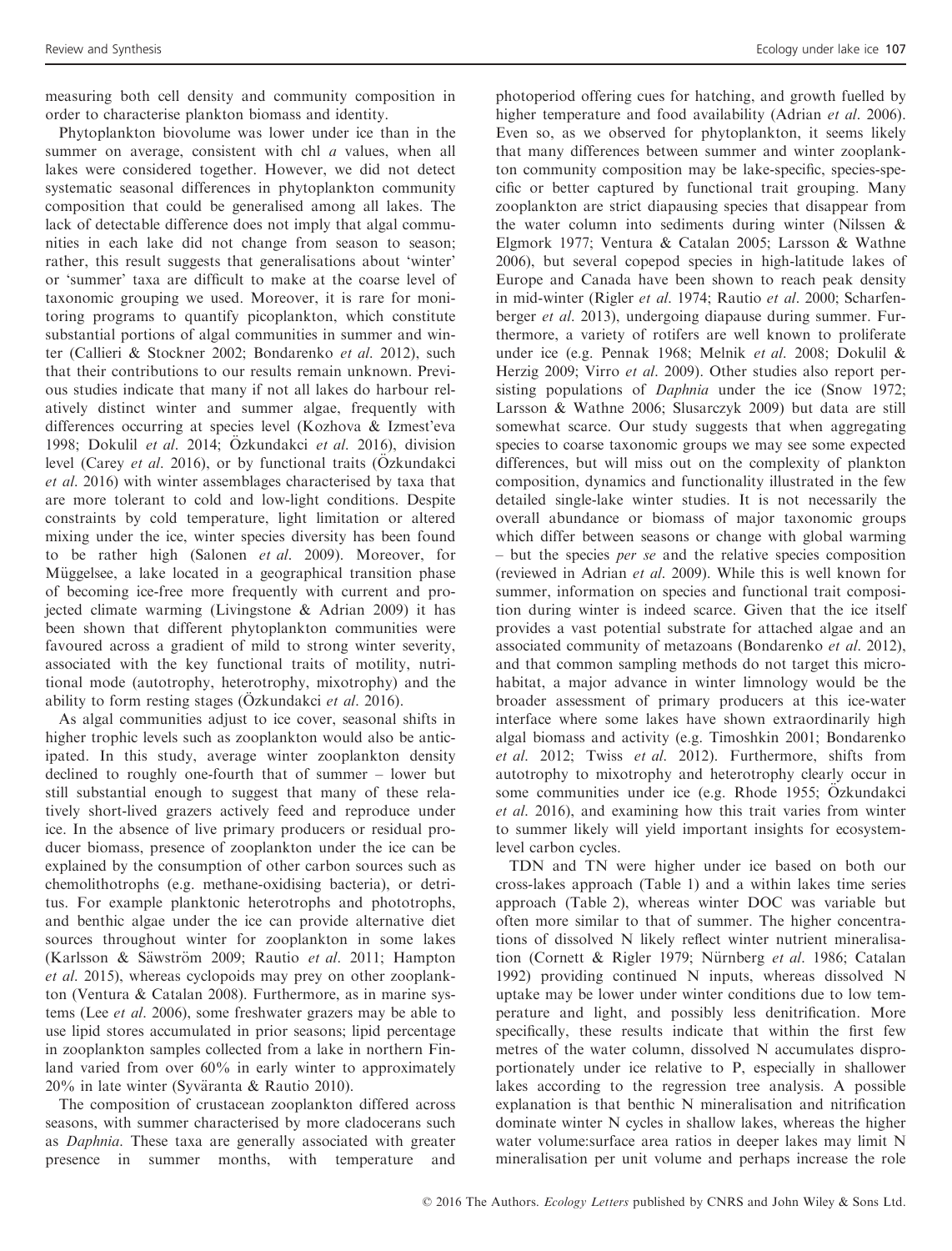of pelagic uptake by phytoplankton. While the cross-lakes approach (Table 1) suggested that winter DOC was similar to summer on average, the regression tree analysis indicated DOC was unique among our variables, with opposing patterns in two distinct lake groups. More specifically, larger lakes ( $> 0.373$  km<sup>2</sup>) had lower DOC in winter, whereas smaller lakes  $(< 0.373 \text{ km}^2)$  had higher DOC in winter, especially those occurring at lower elevation  $\approx 366$  m). These smaller, lower elevation lakes also tended to have higher DOC overall, possibly resulting in especially dark conditions under ice. The dynamics of DOC can be influenced by multiple interacting factors such as lower terrestrial carbon input during cold winters (Lepistö et al. 2014), sustained benthic metabolism, uptake of DOC by bacteria (Tulonen et al. 1994) and photodegradation (Wetzel 2001), but few studies have partitioned DOC sources and processing during winter. DOC dynamics under ice clearly represent a key area for future research.

In revising the PEG model, Sommer et al. (2012) speculate that winter activity should have effects on phytoplankton and zooplankton in the subsequent season; indeed, we found evidence for strong winter-summer linkage for some lakes and variables. In lakes that had longer time series, such as the Laurentian Great Lakes, northern Wisconsin lakes, northern Europe lakes and Canadian lakes, the influence of winter conditions on the following summer's value differed among variables. Winter and summer were often negatively related, such that high winter values were associated with low values from the adjacent summer, or low winter values were associated with high values from the adjacent summer (Fig. S5, Fig. S6, Table S5). Among variables in our analysis, these negative cross-seasonal relationships were particularly frequent for zooplankton density and chl a, although several other variables also had negative winter-summer correlations in  $> 20\%$  of the available time series. In the case of chl a, one explanation for antagonistic winter-summer dynamics is that high winter production may reduce the pelagic nutrient pool, strengthening P limitation or Si limitation in the following summer, in turn reducing summer production. For zooplankton, one possible explanation for negative winter-summer correlations could be that high prior zooplankton abundance or composition reduces the availability of readily ingestible phytoplankton at the beginning of the next season. Many studies have suggested that overwintering populations can boost summer populations and vice versa (e.g. Sommer et al. 2012). A clear next step would be to examine temporal trends at the population level for zooplankton. Overall, evidence is increasing among independent studies for the prevalence of carryover between seasons. Coherent responses in algal and zooplankton phenology associated with conditions related to the winter North Atlantic Oscillation, which determines winter weather conditions across large parts of Europe, provide well studied examples (Weyhenmeyer et al. 1999; Gerten & Adrian 2000; Straile et al. 2003, 2012; Blenckner et al. 2007). Similarly, the severity of winter influenced spring nutrient concentrations in Lake Peipsi (Blank et al. 2009). Altogether such seasonal connections strongly favour previous calls to 'close the loop' (Salonen et al. 2009) and study the full annual cycle in order to understand lake dynamics, particularly as lake temperature rises worldwide (O'Reilly et al. 2015). Though winter conditions often present

logistical challenges to field sampling, we should not dismiss opportunities that are within reach and could greatly increase our basic understanding of winter ecology.

## Implications

We are losing ice without a deep understanding of what ecological processes are at stake. Our synthesis demonstrates that under-ice environments in lakes are biologically dynamic, and that in some cases understanding winter can help to predict summer conditions, highlighting the importance of expanding our knowledge of under-ice dynamics. Climate change is already altering lake conditions by increasing summer water temperatures (O'Reilly et al. 2015) and decreasing winter ice duration (Magnuson et al. 2000; Benson et al. 2012; Shuter et al. 2013). While our study identifies some of these basic patterns across and within lakes, how climate change will influence seasonal differences and connections, as well as the nature of any feedbacks associated with these potential changes, remains unclear. Long-term changes in lake ice already have been associated with shifts in the timing of under-ice phytoplankton blooms (Adrian et al. 1999; Blenckner et al. 2007). Here, palaeolimnology may offer useful insights into how lakes responded during periods of warming, through the analysis of microfossils in sedimentary records. For example Smol et al. (2005) show that global warming over the past 150 years has resulted in wide-scale reorganisation of circumpolar lake ecosystems through shortening of the winter season, with highest changes in beta-diversity occurring at the most northern latitudes. Over longer timescales, declining winter ice conditions, inferred from chrysophyte cysts, suggest that European Pyrenees lakes gradually warmed from the early Holocene to c. 4000 years ago (Pla & Catalan 2005). In ancient lakes such as Baikal, we can look to previous warm periods such as the Last Interglacial (125 000 years ago) which reveal a decline in ice-associated diatoms, but greater abundance in species that require either strong mixing conditions or extended summer stratification (Rioual & Mackay 2005).

Effects of shortening ice duration may present the most straight-forward scenarios to consider. Predicting the influence of climate change on other ice characteristics, such as clarity, may be a more difficult task. Observed and anticipated shifts in precipitation, wind and solar radiation patterns associated with climate change are heterogeneous across and within regions, and can greatly alter the under-ice environment by changing the amount of incident light that penetrates the ice. Surface snow accumulation of as little as 10 cm can reduce light penetration to levels insufficient for photosynthesis and convective mixing that influences algal suspension as well as nutrient concentrations in the photic zone (Granin et al. 2000; Mackay et al. 2006; Jewson et al. 2009; Salmi & Salonen 2016). As with many aspects of climate change, the extremes and the timing of shifts, in addition to average changes, are important (reviewed in Adrian et al. 2012).

# **CONCLUSION**

Our results suggest two principles that should motivate future work: (1) knowledge of under-ice conditions within lake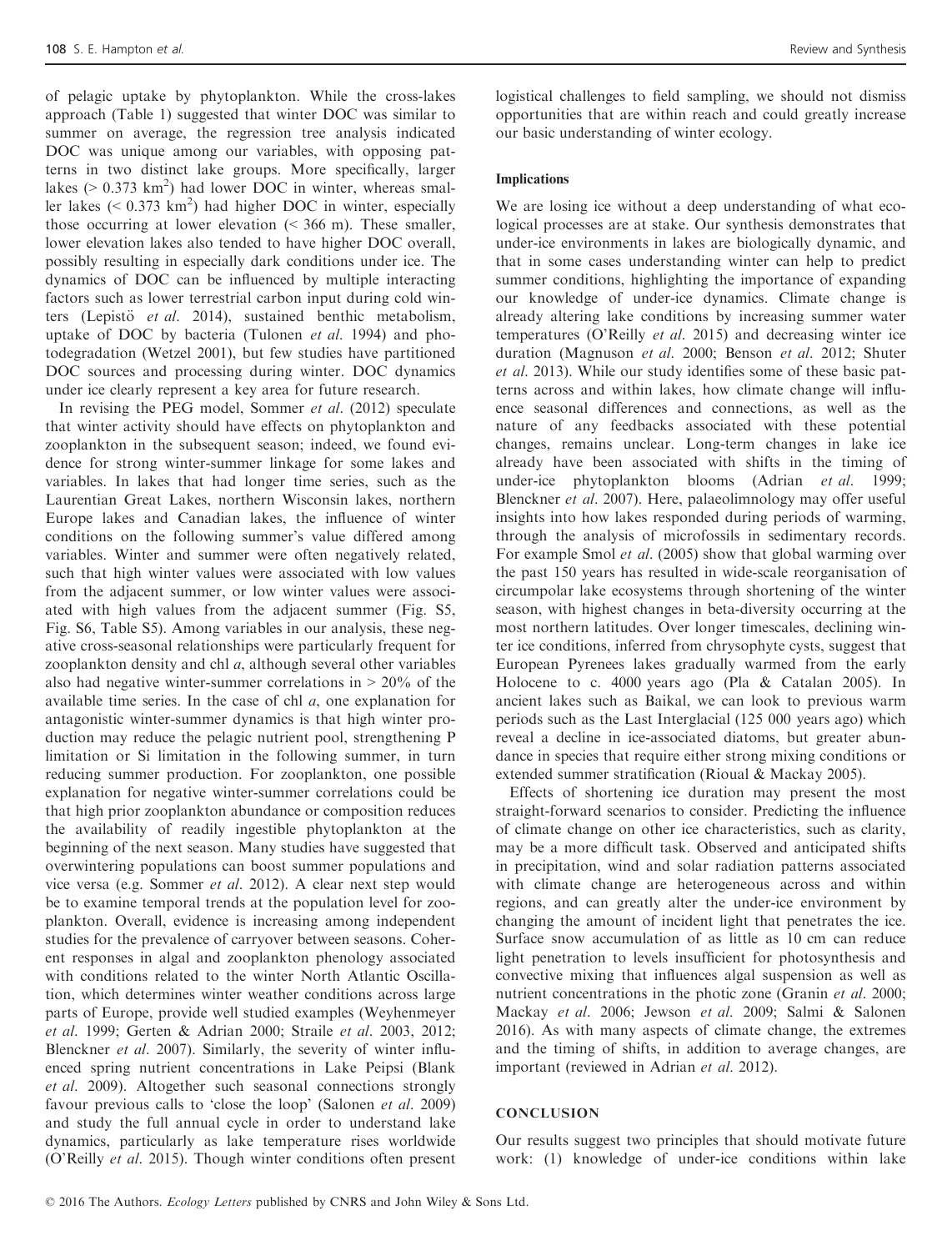ecosystems may help to refine expectations of how lake conditions, dynamics and functionality will unfold over the next season; (2) under-ice observations, and measures of seasonal connectivity or dis-connectivity between seasons, may enhance our ability to detect and understand ecological responses to lake warming, especially when monitoring is sustained over the long-term. Both of these ideas are testable, but only in the presence of long-term paired winter-summer lake data. Thus, while most lakes can be expected to experience shorter winter ice duration and longer summers, our capability to predict the ecosystem-wide impacts is constrained by our limited knowledge of under-ice ecology and also a need for accurate downscaled climate predictions that allow us to anticipate under-ice physical conditions. However, as our study demonstrates, lake conditions are not the simple result of weather conditions during the current season but can also depend upon external and internal forces operating on the ecosystem in previous seasons. Our capacity to predict effects of warming waters and shortening ice duration on lake ecosystems, and the resources they provide to society, will depend in part on our ability to rapidly accumulate more knowledge of winter ecology and its influence on ecological processes throughout the year. In the future, we predict that there will be no more 'off-seasons' for freshwater ecologists.

# ACKNOWLEDGEMENTS

Funding was provided by the National Science Foundation (NSF DEB #1431428; NSF DEB #1136637) and Washington State University. M. Timofeyev and E. Silow were partially supported by Russian Science Foundation project No 14-14- 00400 and Ministry of education and science of Russia Gos-Zasanie project No 1354–2014/51. We are grateful to Marianne Moore, Deniz Özkundakci, Chris Polashenski and Paula Kankaala for discussions that greatly improved this work. We also gratefully acknowledge the following individuals for contributing to this project: John Anderson, Jill Baron, Rick Bourbonniere, Sandra Brovold, Lluis Camarero, Sudeep Chandra, Jim Cotner, Laura Forsstöm, Guillaume Grosbois, Chris Harrod, Klaus D. Joehnk, T.Y. Kim, Daniel Langenhaun, Reet Laugaste, Suzanne McGowan, Virginia Panizzo, Giampaolo Rossetti, R.E.H. Smith, Sarah Spaulding, Helen Tammert, Steve Thackeray, Kyle Zimmer, Priit Zingel and two anonymous reviewers. Any use of trade, product, or firm names is for descriptive purposes only and does not imply endorsement by the US Government.

#### STATEMENT OF AUTHORSHIP

SEH conceived of the project idea. SEH, AWEG and KHW initiated the project and provided oversight during data collection, integration and aggregation. SEH, EHS and TO served on the steering committee. KHW, AWEG and SGL led QA/QC on the submitted data sets. SMP, TO, RDB, CMO, SS, NRL, EHS, RLN, JDS, RA and GAW performed exploratory analyses and helped determine scope and structure of manuscript. SMP, SEH and SGL performed final analyses and designed figures and tables. All other listed authors aggregated data for submission to this project and

contributed to interpretation of results and final manuscript text.

# **REFERENCES**

- Adrian, R., Walz, N., Hintze, T., Hoeg, S. & Rusche, R. (1999). Effects of ice duration on plankton succession during spring in a shallow polymictic lake. Freshw. Biol., 41, 621–634.
- Adrian, R., Wilhelm, S. & Gerten, D. (2006). Life-history traits of lake plankton species may govern their phenological response to climate warming. Glob. Change Biol., 12, 652–661.
- Adrian, R., O'Reilly, C.M., Zagarese, H., Baines, S.B., Hessen, D.O., Keller, W. et al. (2009). Lakes as sentinels of climate change. Limnol. Oceanogr., 54, 2283–2297.
- Adrian, R., Gerten, D., Huber, V., Wagner, C. & Schmidt, S.R. (2012). Windows of change: temporal scale of analysis is decisive to detect ecosystem responses to climate change. Mar. Biol., 159, 2533–2542.
- Anderson, M.J. (2001). A new method for non-parametric multivariate analysis of variance. Austral Ecol., 26, 32–46.
- Arrigo, K.R. & Thomas, D.N. (2004). Large scale importance of sea ice biology in the Southern Ocean. Antarct. Sci., 16, 471-486.
- Arrigo, K.R., van Dijken, G. & Pabi, S. (2008). Impact of a shrinking Arctic ice cover on marine primary production. Geophys. Res. Lett., 35, L19603.
- Bashenkhaeva, M.V., Zakharova, Y.R., Petrova, D.P., Khanaev, I.V., Galachyants, Y.P. & Likhoshway, Y.V. (2015). Sub-Ice Microalgal and Bacterial Communities in Freshwater Lake Baikal, Russia. Microb. Ecol., 70, 751–765.
- Bates, D., Maechler, M., Bolker, B. & Walker, S.C. (2015). Fitting linear mixed-effects models using lme4. J. Stat. Softw., 67, 1–48.
- Beall, B.F.N., Twiss, M.R., Smith, D.E., Oyserman, B.O., Rozmarynowycz, M.J., Binding, C.E. et al. (2016). Ice cover extent drives phytoplankton and bacterial community structure in a large north-temperate lake: implications for a warming climate. Environ. Microbiol., 18, 1704–1719.
- Benson, B.J., Magnuson, J.J., Jensen, O.P., Card, V.M., Hodgkins, G., Korhonen, J. et al. (2012). Extreme events, trends, and variability in Northern Hemisphere lake-ice phenology (1855–2005). Clim. Change., 112, 299–323.
- Bertilsson, S., Burgin, A., Carey, C.C., Fey, S.B., Grossart, H.-P., Grubisic, L.M. et al. (2013). The under-ice microbiome of seasonally frozen lakes. Limnol. Oceanogr., 58, 1998–2012.
- Blank, K., Haberman, J., Haldna, M. & Laugaste, R. (2009). Effect of winter conditions on spring nutrient concentrations and plankton in a large shallow Lake Peipsi (Estonia/Russia). Aquat. Ecol., 43, 745– 753.
- Blenckner, T., Adrian, R., Livingstone, D.M., Jennings, E., Weyhenmeyer, G.A., George, D.G. et al. (2007). Large-scale climatic signatures in lakes across Europe: a meta-analysis. Glob. Change Biol., 13, 1314–1326.
- Bolsenga, S.J. & Vanderploeg, H.A. (1992). Estimating photosynthetically available radiation into open and ice-covered freshwater lakes from surface characteristics; a high transmittance case study. Hydrobiologia, 243–244, 95–104.
- Bondarenko, N.A., Timoshkin, O.A., Röpstorf, P. & Melnik, N.G. (2006). The under-ice and bottom periods in the life cycle of Aulacoseira baicalensis (K. Meyer) Simonsen, a principal Lake Baikal alga. Hydrobiologia, 568, 107–109.
- Bondarenko, N.A., Belykh, O.I., Golobokova, L.P., Artemyeva, O.V., Logacheva, N.F., Tikhonova, I.V. et al. (2012). Stratified distribution of nutrients and extremophile biota within freshwater ice covering the surface of Lake Baikal. J. Microbiol., 50, 8–16.
- Breiman, L., Friedman, J., Olshen, R. & Stone, C. (1984). Classification and Regression Trees. Wadsworth, Belmont.
- Bruesewitz, D.A., Carey, C.C., Richardson, D.C. & Weathers, K.C. (2015). Under-ice thermal stratification dynamics of a large, deep lake revealed by high-frequency data. Limnol. Oceanogr., 60, 347–359.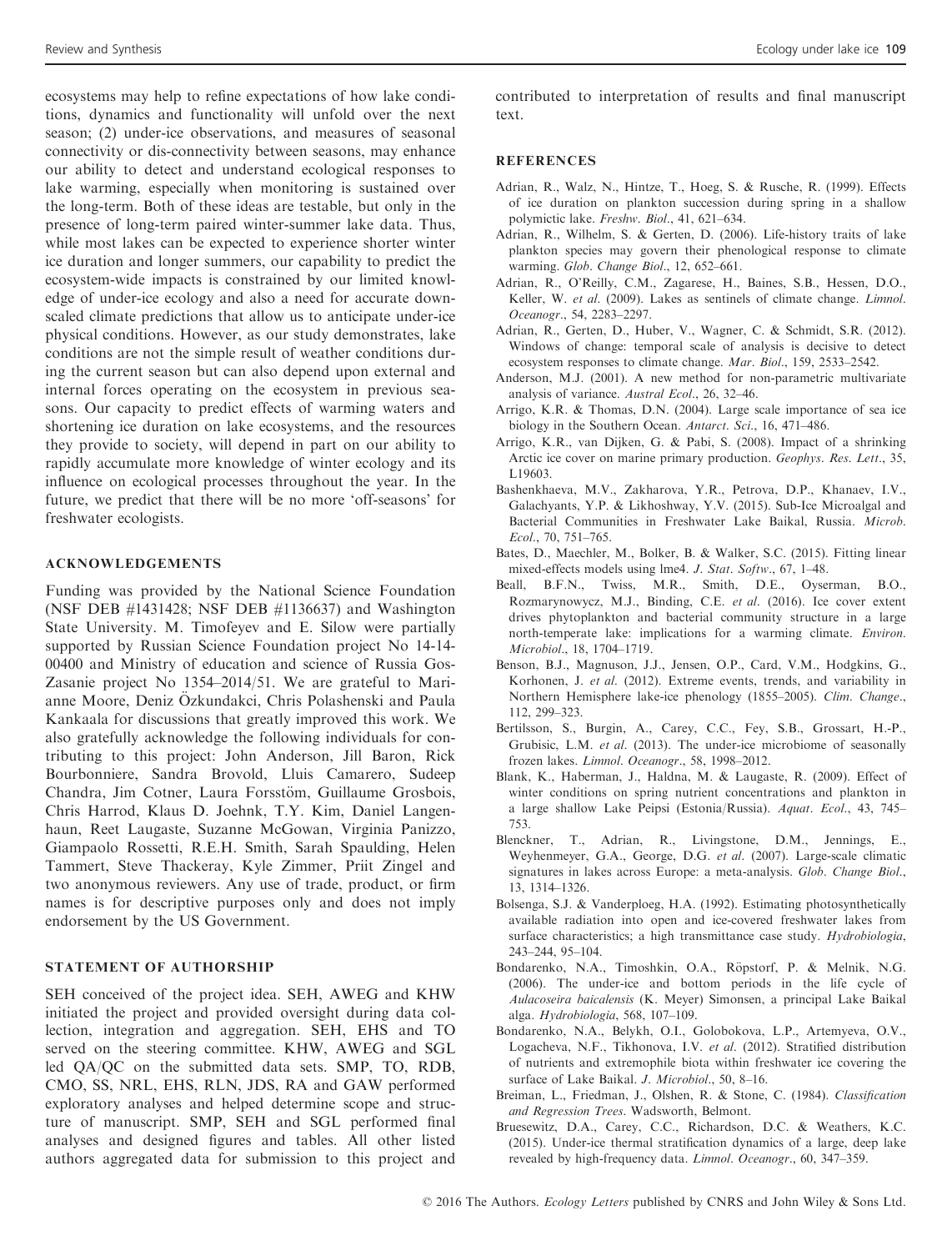- Burnham, K.P. & Anderson, D.R. (2002). Model Selection and Multimodel Inference: A Practical Information-Theoretic Approach. Springer Science & Business Media, Springer-Verlag, New York, USA.
- Cáceres, C.E. & Schwalbach, M.S. (2001). How well do laboratory experiments explain field patterns of zooplankton emergence? Freshw. Biol., 46, 1179–1189.
- Callieri, C. & Stockner, J.G. (2002). Freshwater autotrophic picoplankton: a review. J. Limnol., 61, 1–14.
- Carey, C.C., Hanson, P.C., Lathrop, R.C. & Amand, A.L.S. (2016). Using wavelet analyses to examine variability in phytoplankton seasonal succession and annual periodicity. J. Plankton Res., 38, 27–40.
- Catalan, J. (1992). Evolution of dissolved and particulate matter during the ice-covered period in a deep, high-mountain lake. Can. J. Fish Aquat. Sci., 49, 945–955.
- Catalan, J., Ventura, M., Brancelj, A., Granados, I., Thies, H., Nickus, U. et al. (2002). Seasonal ecosystem variability in remote mountain lakes: implications for detecting climatic signals in sediment records. J. Paleolimnol., 28, 25–46.
- Cloern, J.E., Alpine, A.E., Cole, B.E. & Heller, T. (1992). Seasonal changes in the spatial distribution of phytoplankton in small, temperate-zone lakes. J. Plankton Res., 14, 1017–1024.
- Cornett, R.J. & Rigler, F.H. (1979). Hypolinimetic Oxygen Deficits: their Prediction and Interpretation. Science, 205, 580–581.
- Dokulil, M.T. & Herzig, A. (2009). An analysis of long-term winter data on phytoplankton and zooplankton in Neusiedler See, a shallow temperate lake, Austria. Aquat. Ecol., 43, 715–725.
- Dokulil, M.T., Herzig, A., Somogyi, B., Vörös, L., Donabaum, K., May, L. et al. (2014). Winter conditions in six European shallow lakes: a comparative synopsis. Estonian J. Ecol., 63, 111–129.
- Domis, L.N.D.S., Elser, J.J., Gsell, A.S., Huszar, V.L.M., Ibelings, B.W., Jeppesen, E. et al. (2013). Plankton dynamics under different climatic conditions in space and time. Freshw. Biol., 58, 463–482.
- Felip, M. & Catalan, J. (2000). The relationship between phytoplankton biovolume and chlorophyll in a deep oligotrophic lake: decoupling in their spatial and temporal maxima. J. Plankton Res., 22, 91–106.
- Gerten, D. & Adrian, R. (2000). Climate-driven changes in spring plankton dynamics and the sensitivity of shallow polymictic lakes to the North Atlantic Oscillation. Limnol. Oceanogr., 45, 1058–1066.
- Granin, N.G., Jewson, D.H., Gnatovskii, R.Y., Levin, L.A., Zhdanov, A.A., Gorbunova, L.A. et al. (2000). Turbulent mixing under ice and the growth of diatoms in Lake Baikal. Internationale Vereinigung fur Theoretische und Angewandte Limnologie Verhandlungen, 27, 812–2814.
- Grebmeier, J.M. (2012). Shifting patterns of life in the pacific arctic and sub-arctic seas. Annu. Rev. Mar. Sci., 4, 63–78.
- Hampton, S.E., Moore, M.V., Ozersky, T., Stanley, E.H., Polashenski, C.M. & Galloway, A.W.E. (2015). Heating up a cold subject: prospects for under-ice plankton research in lakes. J. Plankton Res., 37, 277–284. fbv002
- Hampton, S.E., Labou, S.G., Woo, K.H. and others. (2016). Winter and summer comparison of biological, chemical, and physical conditions in seasonally ice-covered lakes. Knowledge Network for Biocomplexity, doi:[10.5063/F12V2D1V](http://dx.doi.org/10.5063/F12V2D1V).
- Hawes, I. (1985). Factors controlling phytoplankton populations in maritime antarctic lakes. In Antarctic Nutrient Cycles and Food Webs (eds Siegfried, P.W.R., Condy, D.P.R., Laws, D.R.M.). Springer, Berlin, Heidelberg, pp. 245–252.
- Jewson, D.H., Granin, N.G., Zhdanov, A.A. & Gnatovsky, R.Y. (2009). Effect of snow depth on under-ice irradiance and growth of Aulacoseira baicalensis in Lake Baikal. Aquat. Ecol., 43, 673–679.
- Karlsson, J. & Säwström, C. (2009). Benthic algae support zooplankton growth during winter in a clear-water lake. Oikos, 118, 539–544.
- Katz, S.L., Izmest'eva, L.R., Hampton, S.E., Ozersky, T., Shchapov, K., Moore, M.V. et al. (2015). The "Melosira years" of Lake Baikal: winter environmental conditions at ice onset predict under-ice algal blooms in spring. Limnol. Oceanogr., 60, 1950–1964
- Kelley, D.E. (1997). Convection in ice-covered lakes: effects on algal suspension. J. Plankton Res., 19, 1859–1880.
- Kozhova, O.M. & Izmest'eva, L.R. (1998). Lake Baikal: Evolution and Biodiversity. 2nd edn. Backhuys Publishers, Leiden, Netherlands
- Larsson, P. & Wathne, I. (2006). Swim or rest during the winter what is best for an alpine daphnid? Archiv für Hydrobiologie, 167, 265–280.
- Lee, R.F., Hagen, W. & Kattner, G. (2006). Lipid storage in marine zooplankton. Mar. Ecol. Prog. Ser., 307, 273–306.
- Lepistö, A., Futter, M.N. & Kortelainen, P. (2014). Almost 50 years of monitoring shows that climate, not forestry, controls long-term organic carbon fluxes in a large boreal watershed. Glob. Change Biol., 20, 1225– 1237.
- Leppäranta, M. (2010). Modelling the formation and decay of lake ice. In The Impact of Climate Change on European Lakes, Aquatic Ecology Series. (ed George, G.). Springer, Netherlands, pp. 63–83.
- Leppäranta, M. (2015). Freezing of Lakes. Freezing of Lakes and the Evolution of their Ice Cover. Springer, Berlin Heidelberg, pp. 11–50.
- Livingstone, D.M. & Adrian, R. (2009). Modeling the duration of intermittent ice cover on a lake for climate-change studies. Limnol. Oceanogr., 54, 1709–1722.
- Lizotte, M.P. (2001). The contributions of sea ice algae to antarctic marine primary production. Am. Zool., 41, 57–73.
- Mackay, A.W., Ryves, D.B., Morley, D.W., Jewson, D.H. & Rioual, P. (2006). Assessing the vulnerability of endemic diatom species in Lake Baikal to predicted future climate change: a multivariate approach. Glob. Change Biol., 12, 2297–2315.
- Magnuson, J.J., Robertson, D.M., Benson, B.J., Wynne, R.H., Livingstone, D.M., Arai, T. et al. (2000). Historical trends in lake and river ice cover in the Northern Hemisphere. Science, 289, 1743–1746.
- McKnight, D.M., Howes, B.L., Taylor, C.D. & Goehringer, D.D. (2000). Phytoplankton dynamics in a stably stratified antarctic lake during winter darkness. J. Phycol., 36, 852-861.
- Meier, W.N., Hovelsrud, G.K., vanOort, B.E.H., Key, J.R., Kovacs, K.M., Michel, C. et al. (2014). Arctic sea ice in transformation: a review of recent observed changes and impacts on biology and human activity. Rev. Geophys., 52, 2013RG000431
- Melnik, N.G., Lazarev, M.I., Pomazkova, G.I., Bondarenko, N.A., Obolkina, L.A., Penzina, M.M. et al. (2008). The cryophilic habitat of micrometazoans under the lake-ice in Lake Baikal. Fundamental and Applied Limnology/Archiv für Hydrobiologie, 170, 315–323.
- Moore, M.V., Hampton, S.E., Izmest'eva, L.R., Silow, E.A., Peshkova, E.V. & Pavlov, B.K. (2009). Climate change and the world's "Sacred Sea"—lake baikal, siberia. Bioscience, 59, 405–417
- Nilssen, J.P. & Elgmork, K. (1977). Cyclops abyssorum. Life-cycle dynamics and habitat selection [lowland lake Lonavatn, western Norway]. Memorie dell'Istituto Italiano di Idrobiologia, Dott. Marco de Marchi Verbania Pallanza, 34, 197–238.
- Nürnberg, G.K., Shaw, M., Dillon, P.J. & McQueen, D.J. (1986). Internal phosphorus load in an oligotrophic precambrian shield lake with an anoxic hypolimnion. Can. J. Fish Aquat. Sci., 43, 574–580.
- O'Brien, W.J., Hershey, A.E., Hobbie, J.E., Hullar, M.A., Kipphut, G.W., Miller, M.C. et al. (1992). Control mechanisms of arctic lake ecosystems: a limnocorral experiment. Hydrobiologia, 240, 143–188.
- Oksanen, J., Blanchet, F.G., Kindt, R., Legendre, P., Minchin, P.R., O'Hara, R.B. et al. (2016). vegan: Community Ecology Package. R package version 2.4-0
- O'Reilly, C.M., Sharma, S., Gray, D.K., Hampton, S.E., Read, J.S., Rowley, R.J. et al. (2015). Rapid and highly variable warming of lake surface waters around the globe. Geophys. Res. Lett., 42, 2015GL066235
- Özkundakci, D., Gsell, A.S., Hintze, T., Täuscher, H. & Adrian, R. (2016). Winter severity determines functional trait composition of phytoplankton in seasonally ice-covered lakes. Glob. Change Biol., 22, 284–298.
- Pennak, R.W. (1968). Field and experimental winter limnology of three colorado mountain lakes. Ecology, 49, 505–520.